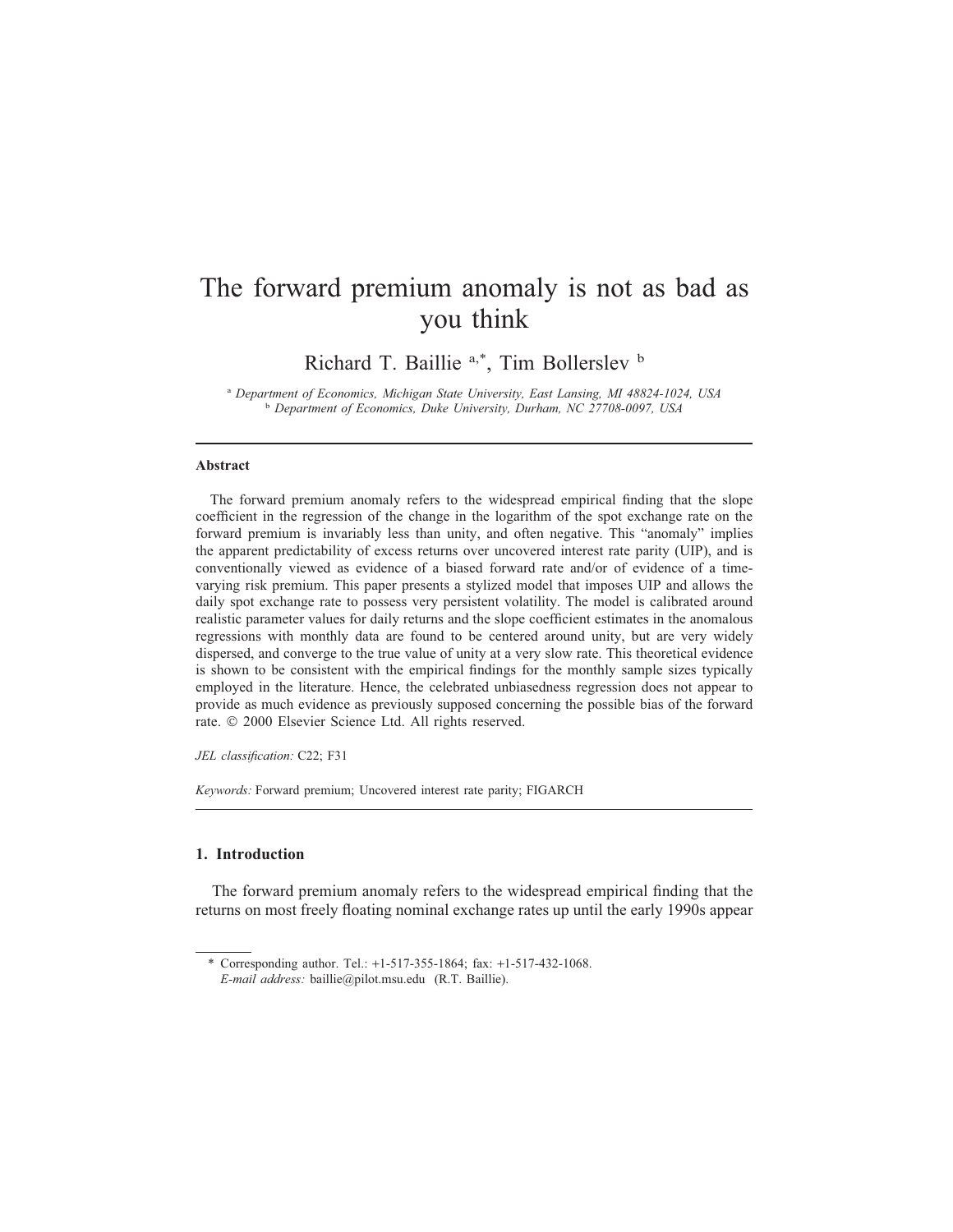to be negatively correlated with the lagged forward premium or forward discount, and as such predict that a non-negative interest rate differential would, on average, result in an appreciating currency for the high interest rate country. This finding is usually interpreted as implying that the forward rate is a biased predictor of the future spot rate, and/or of evidence of a time-varying risk premium. Other interpretations to account for the phenomenon have resorted to explanations concerning peso problems, the irrational behavior of market participants and segmented markets, but none of these explanations have been fully satisfactory. Excellent surveys of the literature are provided by Hodrick (1987) and Engel (1996).

The forward premium anomaly has become a well established regularity and is generally regarded as being one of the most important unresolved paradoxes in international finance, and occupies a similar role to that of the equity premium puzzle in financial economics. The "anomaly" has prompted a number of studies to judge the performance of international asset pricing models in terms of whether or not they can reproduce the characteristic of a negative slope coefficient when the theoretical spot rate changes are regressed on the theoretical lagged forward premium; see e.g. Backus et al. (1996) and Bekaert (1996), Bekaert et al. (1997) and Macklem (1991). This paper provides evidence that this so-called anomaly may be viewed mainly as a statistical phenomenon that occurs because of the very persistent autocorrelation in the forward premium. Given the available small sample sizes it is simply not possible to tell, with any reasonable degree of accuracy, whether the forward rate constitutes an unbiased predictor of the corresponding future spot rate.

The plan for the rest of the paper is as follows. Section 2 provides a brief review of the pertinent economic foundations for the so-called anomalous regression, in which the change in the logarithm of the spot rate is regressed on the forward premia. Section 3 discusses some of the most important stylized empirical facts related to the distributional characteristics of spot and forward foreign exchange rates, along with the outcome of the celebrated anomalous regression. These results also highlight that with shorter sub-samples and more recent data the unbiasedness regression frequently generates large *positive* slope coefficients as well as the classic large negative coefficients that have received so much attention in the literature.<sup>1</sup> Section 4 of the paper presents a simple stylized Uncovered Interest Rate Parity (UIP) asset pricing model, which imposes the joint assumptions of rational expectations and risk neutrality. The model is explicitly designed to capture the known essential empirical facts for spot exchange rates. In particular, the model allows for the daily spot rate to possess very small deviations from martingale behavior and very persistent volatility, while the forward rates are generated by assuming uncovered interest rate parity to be true. Section 5 describes the calibration of the stylized UIP model to a set of realistic parameter values based on a monthly sampling frequency and 1 month forward rates. The resulting simulation effectively demonstrates that although the

<sup>&</sup>lt;sup>1</sup> For concreteness the empirical evidence and simulations reported throughout the paper will be focussed on the Deutschemark–US dollar (DM–\$) exchange rate. However, the same empirical regularities and conclusions hold true for other bilateral freely floating US dollar rates.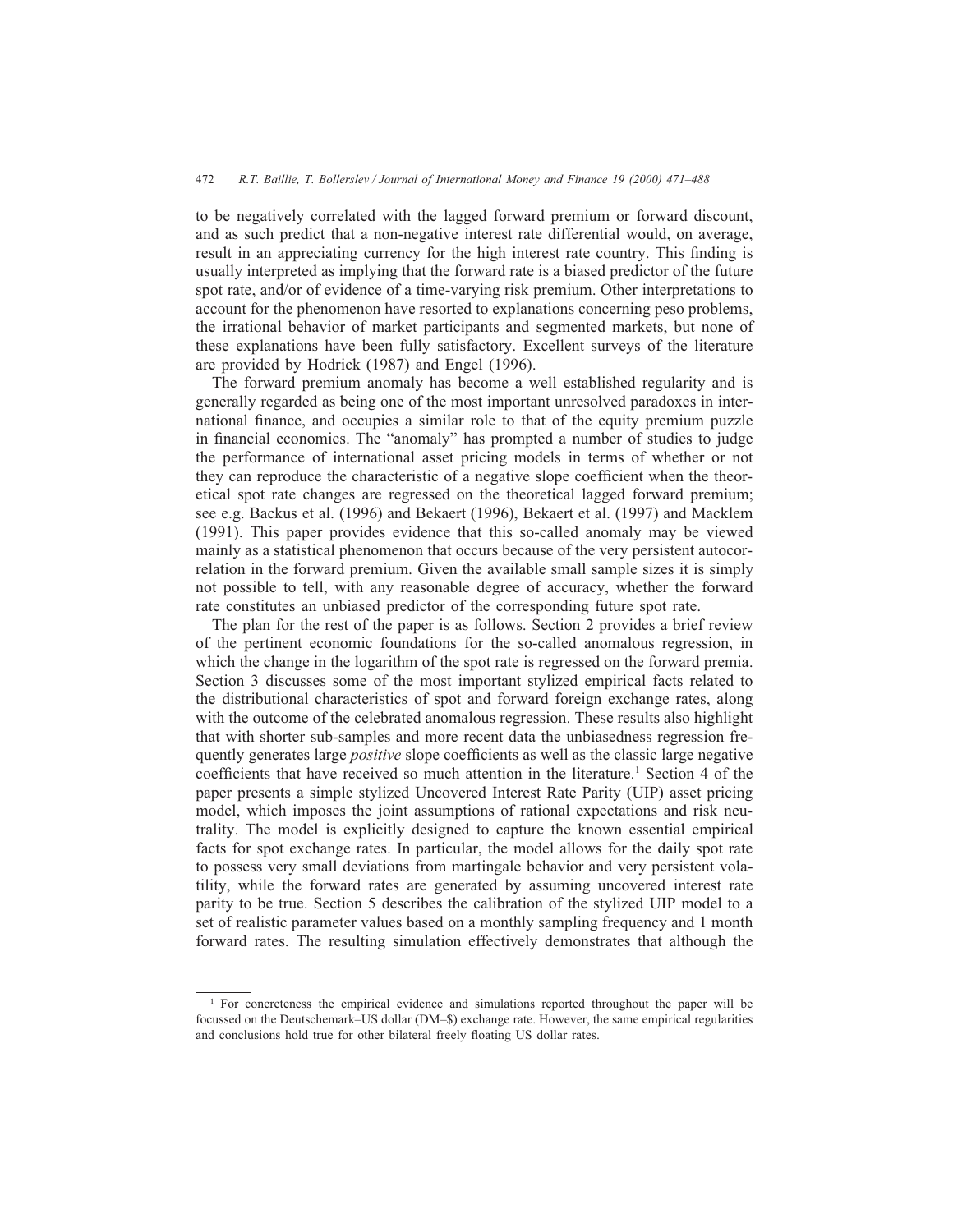slope coefficient estimates in the anomalous regression are centered around unity, they are also widely dispersed, and the anomalous regression slope coefficient estimate appears to have a very slow rate of convergence to its true value of unity. Section 6 concludes and discusses the interpretation of the evidence presented in the paper. The main conclusion is that the forward premium anomaly based on the standard unbiasedness regression *does not* provide sufficient statistical evidence to reject the hypothesis of the forward rate being an unbiased predictor of the future spot rate. Furthermore, if a time-varying risk premium does exist, then the evidence suggests that it is extremely small at the monthly level.

### **2. Economic foundations**

In the following  $S_t$  denotes the spot exchange rate at time *t*, while  $F_{t,l}$  refers to the forward exchange rate at time *t*, for delivery at time *t*+*l*. Corresponding logarithmic values are denoted by the lower case variables,  $s_t$  and  $f_{t,t}$ , respectively. All rates are denominated with the US dollar as the numeraire currency. Also,  $i_{t,l}$  denotes the dollar return on an *l*-period risk free dollar denominated bond, whereas *i* ∗ *<sup>t</sup>*,*<sup>l</sup>* is the foreign currency return on a risk free bond denominated in terms of the foreign currency.

The Covered Interest Rate Parity (CIP) condition then states that  $(f_{t,l} - s_{t+l})$  $(i_{t,l}-i_{t,l}^*)$ , and apart from extremely small transactions costs, is known to hold as an identity. The central hypothesis of interest in the present paper is the Uncovered Interest Rate Parity (UIP) condition, which states that,

$$
E_t(\Delta s_{t+1}) = (f_{t,t} - s_t) = (i_{t,t} - i_{t,t}^*),
$$
\n(1)

where  $E_t(\cdot)$  denotes the mathematical expectation conditioned on the set of all relevant information at time *t*. Hence the expected rate of appreciation (depreciation) should be equal to the current forward premium,  $(f_{t,l} - s_t)$ .

The UIP hypothesis is typically justified through the joint assumptions of rational expectations, risk neutrality, free capital mobility and the absence of taxes on capital transfers. Taken together, these assumptions imply that the expected real returns in the forward market must be zero. That is,

$$
E_t[(F_{t,t} - S_{t+1})/P_{t+1}] = 0,\t\t(2)
$$

where  $P_t$  denotes the domestic dollar price level. Also, by a Taylor series expansion of Eq. (2) to second order terms,

$$
E_t(s_{t+1}) - f_{t,l} = -\frac{1}{2} \text{Var}_t(s_{t+1}) + \text{Cov}_t(s_{t+1} p_{t+l}),
$$
\n(3)

where  $p_t$  refers to the logarithmic price level. Note that, even under rational expectations and risk neutrality, the right-hand side of Eq. (3) contains the two conditional second moment terms. These are sometimes referred to as the Jensen inequality terms.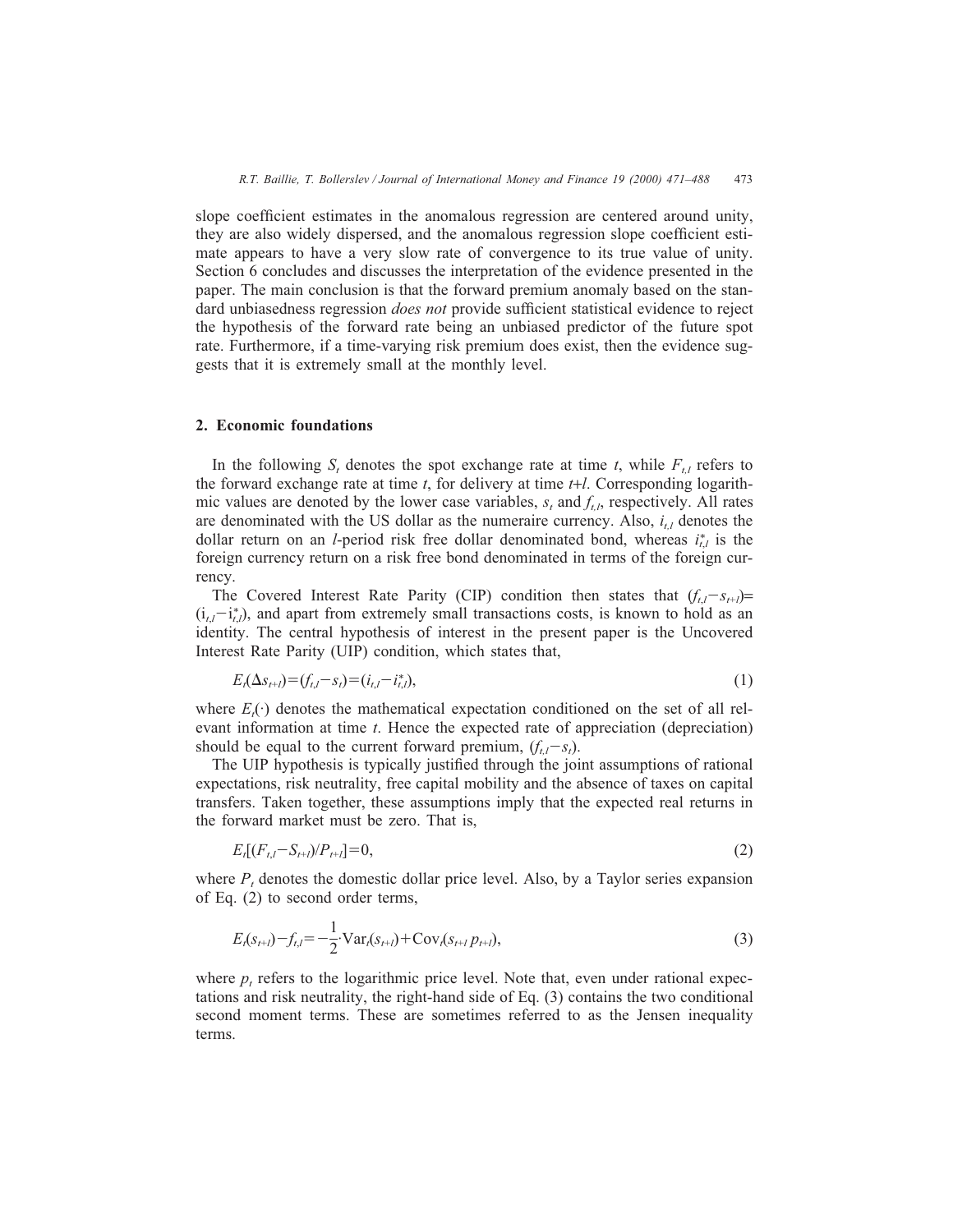#### 474 *R.T. Baillie, T. Bollerslev / Journal of International Money and Finance 19 (2000) 471–488*

More generally, in the context of the standard discrete time, consumption-based asset pricing model, the risk adjusted equivalent to Eq. (2) should be specified in terms of the real returns over the current and future consumption streams of the representative investor,

$$
E_t\{[(F_{t,l}-S_{t+l})/P_{t+l}]\}U'(C_{t+l})/U'(C_t)\}=0,
$$
\n(4)

where  $U'(C_{t+1})/U'(C_t)$  equals the marginal rate of substitution in terms of utility derived from current and future consumption. The analogue to Eq. (3) therefore takes the form,

$$
E_t(s_{t+1}) - f_{t,l} = -\frac{1}{2} \text{Var}_t(s_{t+1}) + \text{Cov}_t(s_{t+1} p_{t+1}) + \text{Cov}_t(s_{t+1} q_{t+1})
$$
(5)

where  $q_{t+1}$  denotes the logarithm of the intertemporal marginal rate of substitution. The last term,

$$
\rho_{t,l} = \text{Cov}_t(s_{t+l} q_{t+l}),\tag{6}
$$

is a time-dependent risk premium, which has been the subject of many, largely unsuccessful, empirical investigations for explaining deviations from UIP. The large empirical literature on testing the UIP condition has been surveyed by Hodrick (1987), Baillie (1989) and Engel (1996).

#### **3. Empirical evidence**

Most of the earlier regression based tests involving the levels,  $F_{t_i} = E_t(S_{t+1})$ , or the logarithmic levels,  $f_{t_i} = E_t(s_{t+1})$ , were unable to reject the UIP hypothesis. Meanwhile, interest in the literature has been particularly focused on the relationship in Eq. (1) and the regression, $2$ 

$$
s_{t+l} - s_t = \alpha_l + \beta_l (f_{t,l} - s_t) + u_{t+l,l}.
$$
\n(7)

It follows that irrespective of the sampling frequency, *l*, the UIP hypothesis implies that  $\alpha_l = 0$  and  $\beta_l = 1$ . If the sampling frequency is equal to the maturity time of the forward contract, so that  $l=1$ , then  $u_{t+1,1}$  will be serially uncorrelated.<sup>3</sup>

The forward premium anomaly concerns the fact that with spot and forward rates for the 1970s and 80s the estimated slope coefficients are invariably found to be

<sup>2</sup> As discussed further below, both spot forward exchange rates are invariably considered to be *I*(1) variables, so that the regression in levels will give rise to non-standard rates of convergence, rendering the traditional OLS-based inference procedures inappropriate.

<sup>&</sup>lt;sup>3</sup> For notational simplicity, we shall omit the maturity time subscript whenever  $l=1$ . More general sampling schemes with  $l > 1$  give rise to an overlapping data problem and  $(l-1)$ th order serial correlation in  $u_{t+l,l}$ .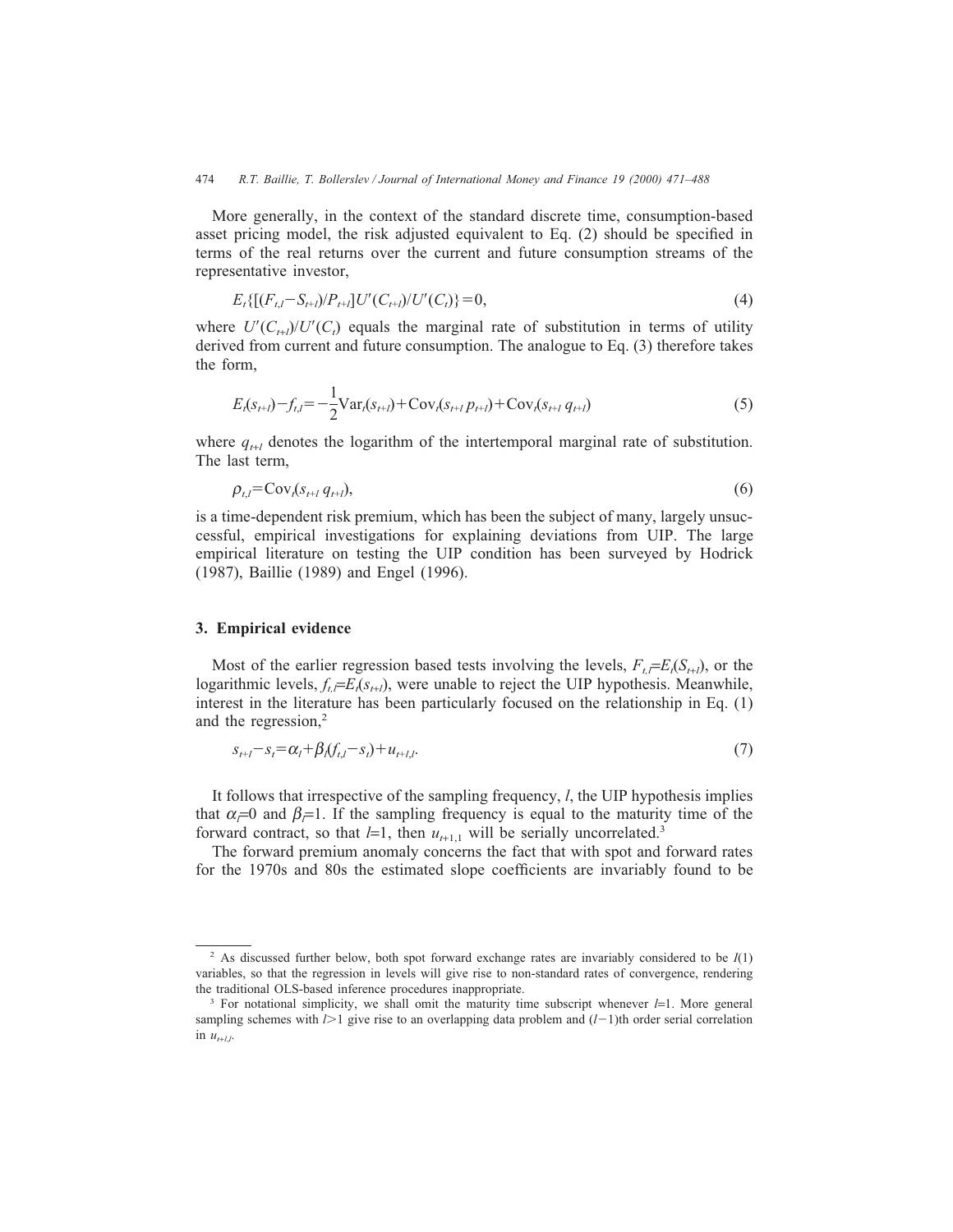negative.<sup>4</sup> This evidence has often been attributed to the existence of a significant time-dependent risk premium as defined in Eq. (6), so that

$$
E_t(s_{t+1}-s_t) = (f_{t,t}-s_t) + \rho_{t,t}.\tag{8}
$$

As noted by Fama (1984), a population value of  $\beta$ <sub>*l*</sub><0 implies that  $Cov[E_{\ell}(s_{\ell+1}-s_{\ell})\rho_{\ell,\ell}]$  < 0 and also that  $Var(\rho_{\ell,\ell})>Var[E_{\ell}(s_{\ell+1}-s_{\ell})]$ . Hence a negative  $\hat{\beta}_{\ell}$ coefficient implies a negative sample covariance between the risk premium and the expected rate of appreciation. For instance, McCallum (1994) reports estimated slope coefficients around  $-4$  for several different currencies. This value of  $\hat{\beta}_r = -4$  implies that  $\text{Var}(\rho_{t,l}) \ge 5\text{Var}(f_{t,l} - s_t)$ , which indicates an extraordinarily high variability of the risk premium. Thus, a reasonable conclusion is that the size and volatility of the empirical risk premium are either surprisingly large, or that there is something fundamentally deficient with much of the previous econometric work in this area.

Previous explanations of the forward premium anomaly have included "peso problem" effects, e.g. Evans and Lewis (1995), and the importance of learning and heterogenous beliefs, e.g. Frankel and Froot (1987). Another possibility is that estimation of Eq. (7) may involve a mis-specification since the conditional variance and covariance terms featured in Eqs. (3) and (5) are neglected. In response to this, some previous studies have estimated a version of Eq. (7) of the form,

$$
s_{t+1} - s_t = \alpha_t + \beta_t (f_{t,t} - s_t) + \delta_t \text{Var}_t (s_{t+1} - s_t) + u_{t+1,t},
$$
\n(9)

in which the  $\delta_l \text{Var}_l(s_{l+1} - s_l)$  term is replaced with the conditional variance of the innovation process. For instance, Baillie and Bollerslev (1990) estimated a multivariate (four) country version of Eq. (9) with the  $\delta_l$  coefficients unrestricted. The 95% confidence interval around the point estimate of  $\delta_l$  included the value 1/2 predicted by theory. In a related article by Bekaert and Hodrick (1993), the value of  $\delta_l$  is explicitly restricted to 1/2. However, both studies were subsequently unable to either find a statistically satisfactory model for the risk premium or to explain the anomalous regression results of  $\hat{\beta}_i$ <0.

To highlight the above empirical regularities, consider a sample of monthly observations on the DM–\$ spot and 1-month forward rates from January 1974 to December 1991, realizing a total of 215 observations; i.e.  $S_t$  and  $F_{t,1} = F_t$ , for  $t=1,2,...,215$ . The rates were originally provided by Data Resources Incorporated (DRI) and are recorded at the close of trading on the last business day of each month. These same rates have previously been analyzed by Baillie and Bollerslev (1994) and Crowder (1994).

There is widespread agreement that the logarithmic spot and forward rates are both integrated of order one, or  $I(1)$ , so that the corresponding returns are stationary, or *I*(0), variables. Both monthly and higher frequency daily returns also appear to

<sup>&</sup>lt;sup>4</sup> For instance, Froot and Thaler (1990) report that the mean value of  $\hat{\beta}_l$  across 75 published studies is -0.88. Also, Bansal (1997) has found that the sign of the slope coefficient depends on the sign of the cross-country interest rate differential, so that when the differential is negative, the estimated slope coefficients are typically not significantly different from zero.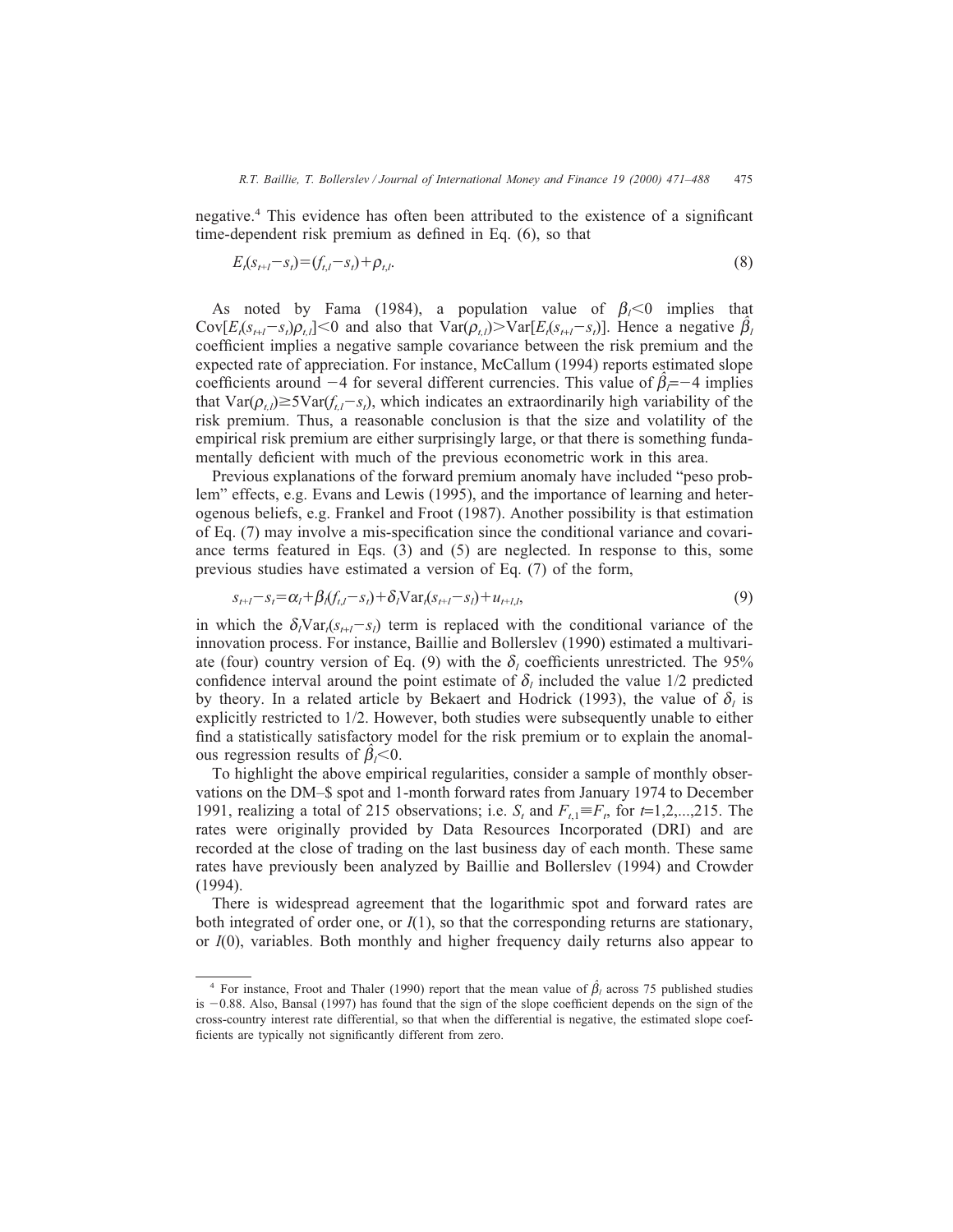be well approximated by a martingale model. However, while daily exchange rate returns exhibit pronounced volatility clustering, there are little if any ARCH effects discernible at the monthly frequency; see e.g. Baillie and Bollerslev (1989). For instance, the Ljung–Box portmanteau test for up to 12th order serial correlation in the squared monthly DM–\$ returns is  $Q^2(12)=6.91$ . Also, the monthly sample standard deviation of the percentage spot returns,  $100(s_{t+1} - s_t)$ , equals 2.75, corresponding to an annualized volatility of around 10%.

Meanwhile, the monthly forward premium is much less variable, with a sample standard deviation of  $100(f_t - s_t)$  equaling only 0.217. The forward premia also generally display very persistent, slowly decaying autocorrelations; see e.g. Baillie and Bollerslev (1994), Bekaert and Hodrick (1992) and Bekaert (1995). In particular, the Ljung–Box portmanteau test for up to 12th order serial correlation in the monthly DM–\$ premium is  $O(12)=773$ . The extreme persistence of the autocorrelations of the forward premium has even persuaded some authors that it may contain nonstationary components; e.g. Evans and Lewis (1995) and Crowder (1994). However, Baillie and Bollerslev (1994) have argued that the temporal dependencies in the forward premium are better described by a fractionally integrated, or *I*(*d*) process, where  $0 \le d \le 1$ , so that all shocks eventually dissipate but at a very slow hyperbolic rate of decay. One implication of this line of work is that the standard unbiasedness regression in Eq. (7) may not be "balanced", in the sense that the orders of integration of the dependent and explanatory variables are not the same.<sup>5</sup> Formal theoretical results along these lines based on the notion of fractional cointegration have recently been pursued by Maynard and Phillips (1998). The present paper takes a different approach in considering artificially generated time series for  $s<sub>i</sub>$  and  $f<sub>i</sub>$  that accord with the stylized empirical facts, but where the true data generating process is motivated by the economic relationships discussed in Section 1 above, rather than by a purely expedient time series approach.

The principle focus of this study is the anomalous regression in Eq. (7), and the estimated slope coefficient based on the 215 monthly DM–\$ rates of  $\hat{\beta} = -2.23$ , with an OLS standard error of 0.99. Thus, not only is the estimate for  $\beta$  significantly different from the UIP hypothesis of unity, it is significantly less than zero based on the conventional asymptotic distribution theory, so that over the sample period, a positive forward premium was, on average, associated with a DM–\$ depreciation. This anomalous finding is entirely consistent with the evidence reported in the existing literature for other currencies and sampling frequencies using data up until the early 1990s.<sup>6</sup> At the same time, the low  $R^2=0.038$  indicate that the forward premium actually explains very little of the monthly spot rate appreciation.

$$
s_{t+1} - s_t = \alpha + \beta [1 - (1 - L)^{1 - d}](1 - L)^d \phi(L) (f_t - s_t) + u_{t+1},
$$

<sup>&</sup>lt;sup>5</sup> In this situation a test of the UIP condition with  $l=1$  should be based on estimating the relationship,

and testing whether  $\alpha=0$ ,  $\beta=1$ , and  $u_{t+1}$  is serially uncorrelated.<br><sup>6</sup> The estimated slope coefficients and OLS standard errors for the US dollar versus the British pound, the Japanese yen, and the Canadian dollar over the same monthly sample period from January 1974 to December 1991 are  $-2.34$  (0.61),  $-0.97$  (0.37) and  $-1.43$  (0.41), respectively. Also, the corresponding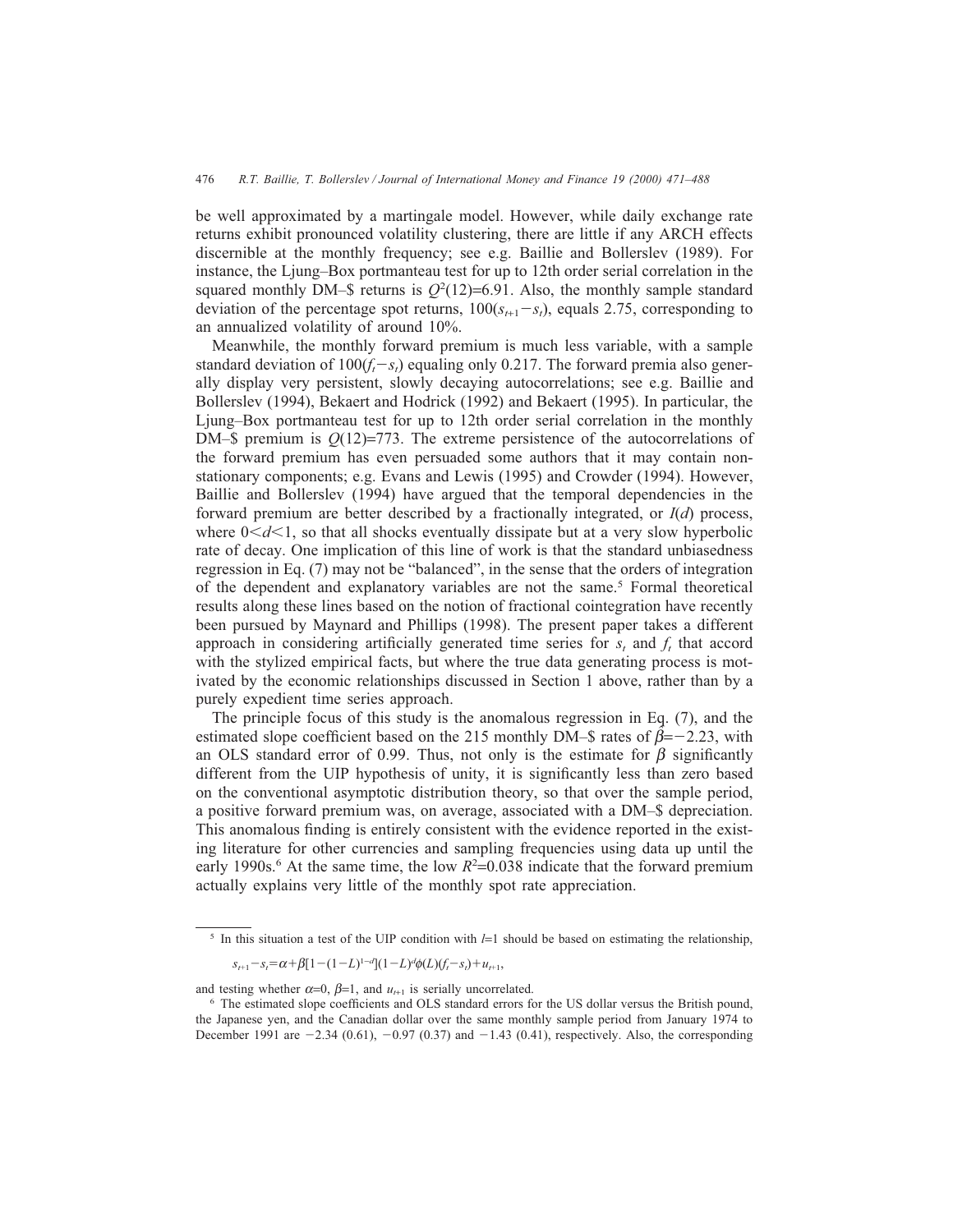The anomalous regression estimates become more extreme when considering results obtained with shorter time spans and more recent observations. Fig. 1 depicts estimates of  $\beta$  from 208 5-year rolling regressions, with the first estimate obtained by beginning at March 1973 and using a total of 60 observations through to February 1978. The next estimate was obtained by using data from April 1973 through to March 1978 until the final estimate was based on data from December 1990 to November 1995. The sequence of estimated  $\beta$  values varies considerably over the different sample periods. Interestingly, the last 20 regressions for the sub-period from December 1986 to November 1991 until the final sub-period from December 1990 to November 1995, all realize positive slope coefficient estimates, with the largest being 3.52. Correspondingly, there is a period in the middle of the floating regime where the estimated  $\beta$  coefficients are statistically negative based on the conventional asymptotic two standard error bands. This era extends from the October 1980 through to September 1985 sub-period to the June 1985 to May 1990 sub-period. The largest negative coefficient in this period is  $-13.00$ . Hence, contrary to conventional wis-



Fig. 1. Rolling 5-year DM–\$ unbiasedness regressions. The figure graphs the 208 slope coefficients obtained from the unbiasedness regression in Eq. (7) based on rolling monthly 5-year sub-samples for the DM–\$ exchange rate beginning with the sample from March 1973 until February 1978, ending with the 5-year sample from December 1990 through to November 1995. The dashed lines give the conventional two OLS standard error confidence bands.

estimates for the Yen–Deutschemark, Deutschemark–Pound, and Yen–Pound are -1.24 (1.50), 0.16 (0.30) and  $-0.53$  (0.92), respectively.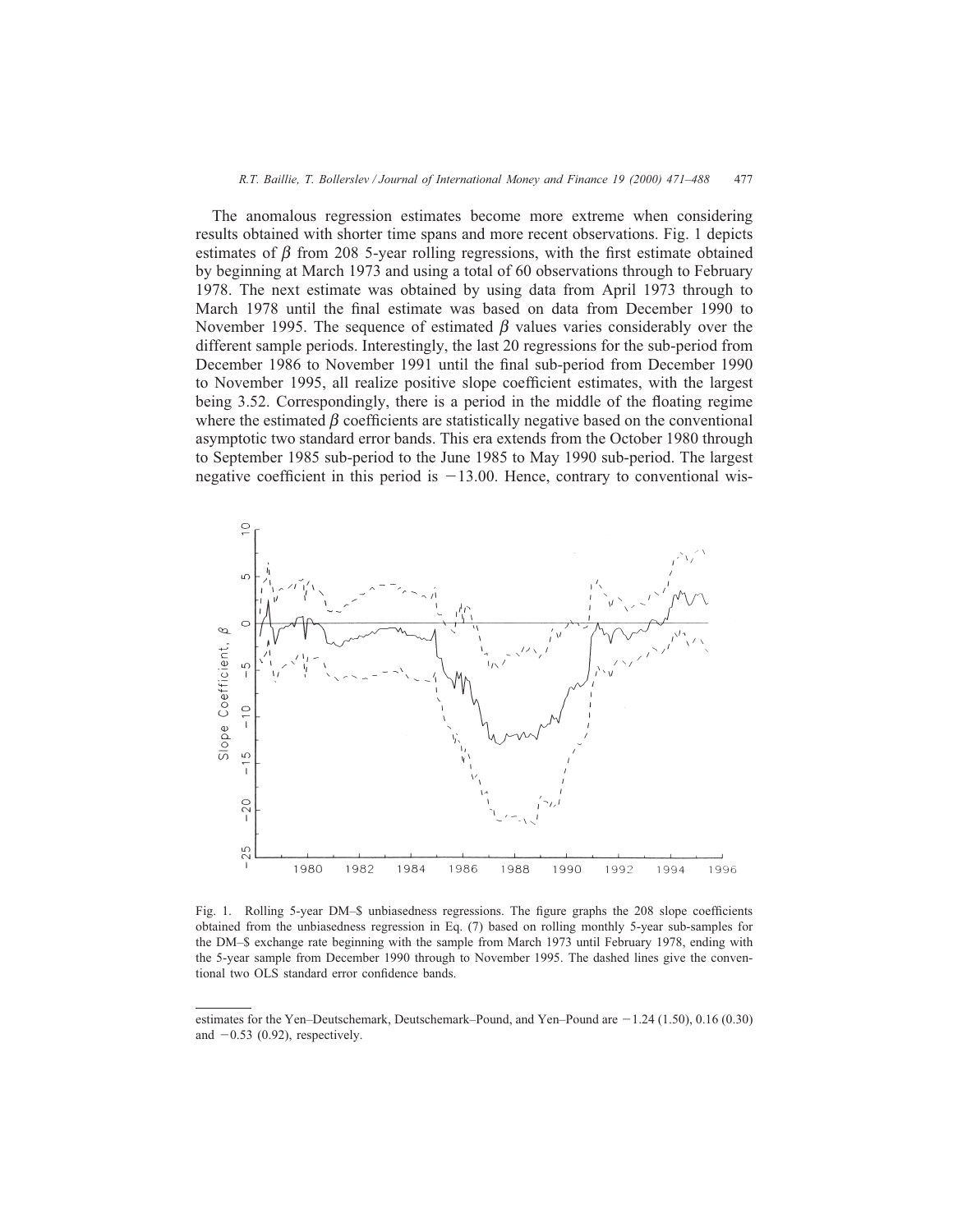dom, the estimated slope coefficient from the anomalous regression exhibits substantial variation, and for the 5-year regressions depicted in Fig. 1, many of the more recent slope coefficients are actually positive, albeit not statistically significant when judged by the usual 95% confidence bands. Very similar results were obtained for other US dollar denominated currencies. Of course, the estimated  $\beta$  coefficients tend to be highly cross-correlated over time and across countries. Nonetheless, these findings clearly suggest that for many of the sample sizes encountered in practice, the estimated slope coefficient is likely to be uninformative about the true value of  $\beta$ <sub>l</sub>. We now turn to a discussion of a relatively simple stylized UIP model which validates this conjecture.

#### **4. The stylized UIP model**

The model is designed to represent the known stylized facts concerning the time series properties of spot and forward exchange rates, while at the same time adhering to the UIP condition. The model is calibrated to a "monthly" observation frequency, so that the unit time interval corresponds to 1 month. However, the actual data generating mechanism for the spot rate is formulated at the "daily" frequency corresponding to 21 working "days" per "month". Specifically,

$$
s_{\tau} = q_{\tau} + z_{\tau},\tag{10}
$$

$$
q_{\tau} = q_{\tau - 1/21} + \eta_{\tau},\tag{11}
$$

$$
z_{\tau} = \phi z_{\tau - 1/21} + \epsilon_{\tau},\tag{12}
$$

where  $\tau$ =0, 1/21, 2/21, ..., and  $\eta_{\tau}$  and  $\epsilon_{\tau}$  are serially and mutually uncorrelated white noise processes with means equal to zero and unconditional variances denoted by  $\sigma_{\eta}^2$  and  $\sigma_{\epsilon}^2$ , respectively. This formulation for the conditional mean dependencies in the "daily" spot rate in terms of the sum of a permanent unit root component,  $q<sub>z</sub>$ , and a transitory  $AR(1)$  component,  $z<sub>\tau</sub>$ , directly mirrors the FADS model used by Fama and French (1988) and Poterba and Summers (1988) in their analyses of longhorizon predictability in equity returns. Rearranging Eqs.  $(10)$ – $(12)$ , it follows that

$$
(1 - L^{1/21})s_{\tau} = \eta_{\tau} + (1 - L^{1/21})(1 - \phi L^{1/21})^{-1} \epsilon_{\tau},
$$

so that the "daily" spot rate can be represented as an  $ARIMA(1,1,1)$  model. Clearly, with  $\phi$  equal to one, the spot rate is identically a martingale. With  $\phi$  close, but very slightly less than unity, the change in the spot rate will exhibit some small degree of autocorrelation. In particular, it is relatively straightforward to show that the first order autocorrelation coefficient for the calibrated "monthly" spot rate series is,

Corr
$$
[(s_{t+1}-s_t)(s_t-s_{t-1})]=-(1-\phi^{21})^2[21(1-\phi^2)\sigma_\eta^2+2\cdot(1-\phi^{21})\sigma_\varepsilon^2]^{-1},
$$

which is less than zero for  $\phi \leq 1$ . Consistent with the empirical evidence discussed in the previous section, in the simulations of the model reported on below we took  $\phi$ =0.995 and  $\phi$ =0.999, which imply near martingale behavior at the "daily" level. Along with the other model parameters, these values for  $\phi$  also imply that for none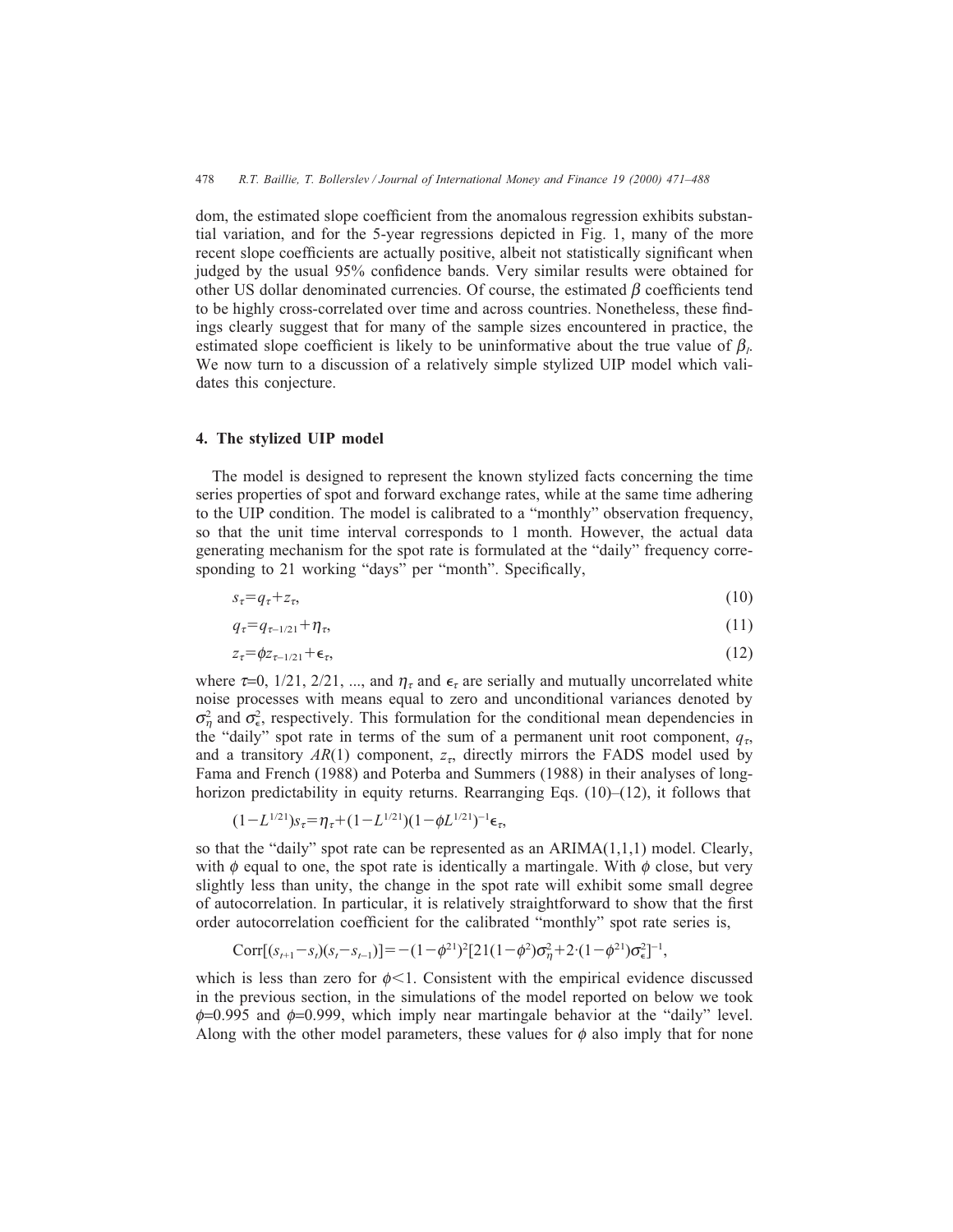of the designs were the resulting population values for the first order "monthly" autocorrelations less than  $-0.04$ .

Although daily asset returns generally exhibit very little serial dependence, it is well known that they exhibit substantial ARCH effects, with periods of relative tranquility and turbulence. This volatility clustering phenomenon in daily spot exchange rates has been modeled by many previous authors; see e.g. Baillie and Bollerslev (1989) and Hsieh (1989). More recently Baillie et al. (1996) have argued that the so-called Fractionally Integrated GARCH, or FIGARCH, model provides a better representation of the daily DM–\$ spot exchange rate conditional variance process than either the stable  $GARCH(1,1)$  or  $IGARCH(1,1)$  processes employed in previous studies. The FIGARCH process implies a slow hyperbolic rate of decay for the lagged squared innovations and quite persistent impulse response weights, although not the complete persistence associated with the integrated IGARCH process. Thus, the volatility processes for the transitory innovations in Eq. (12),  $\epsilon_{\tau}$ , are here assumed to follow the FIGARCH(1,*d*,0) process,

$$
\epsilon_{\tau}\sigma_{\tau}^{-1} \text{ i.i.d. } N(0,1), \tag{13}
$$

$$
(1 - \theta L^{1/21})\sigma_{\tau}^2 = \omega + [1 - \theta L^{1/21} - (1 - L^{1/21})^d] \epsilon_{\tau}^2, \tag{14}
$$

where  $\tau=0$ ,  $1/21$ ,  $2/21$ , .... Alternatively, the equation for the "daily" conditional variance for  $\epsilon_{\tau}$  may be expressed more succinctly as,

$$
\sigma_{\tau}^2 = \omega(1-\theta)^{-1} + \lambda(L^{1/21})\epsilon_{\tau}^2,
$$

where the coefficients  $\lambda(\cdot)$  are defined by  $\lambda_k = \Gamma(k+d-1)\Gamma(k)^{-1}\Gamma(d)^{-1}[1-\theta-(1-\theta)]$  $d/k^{-1}$ ]. By Stirling's formula, it follows that for large lags  $k$ ,  $\lambda_k \approx (1 - k)$  $\theta$ )  $\Gamma(d)^{-1}$ *k*<sup>d-1</sup>, which implies a slow hyperbolic rate of decay for the corresponding impulse response weights.7

The unconditional variance of the FIGARCH model does not formally exist. When generating the FIGARCH realizations the corresponding infinite ARCH representation defined by the  $\lambda(\cdot)$  polynomial above was truncated at a lag length of 1000, with the unconditional variance of this approximation fixed at  $\sigma_{\epsilon}^2$ . As such, the simulation design effectively mimics a covariance stationary GARCH model with very long memory. In keeping with the findings for the daily DM–\$ rates reported in Baillie et al. (1996), the parameters governing the dynamic dependencies in this approximate FIGARCH(1,*d*,0) model were fixed at  $\theta$ =0.7 and *d*=0.75 across all designs. The two remaining unconditional variance parameters,  $\sigma_{\eta}^2$  and  $\sigma_{\epsilon}^2$ , were chosen so that the "annual", or 250 "days" volatility of the simulated spot rate series,

Var
$$
[(s_{\tau+250/21}-s_{\tau})]^{1/2}=[250\sigma_{\eta}^2+2\sigma_{\epsilon}^2(1-\phi^{250})(1-\phi^2)^{-1}]^{1/2},
$$

<sup>7</sup> An interesting issue concerns the origins of this long-run persistence in the volatility process. As shown by Ding and Granger  $(1996)$ , the aggregation of martingale processes with stable  $GARCH(1,1)$ volatility, produces in the limit hyperbolically decaying autocorrelations for the squared aggregate process. In a closely related context, Andersen and Bollerslev (1997) demonstrate that the aggregation of heterogenous news arrival processes may give rise to a long-memory stochastic volatility type model.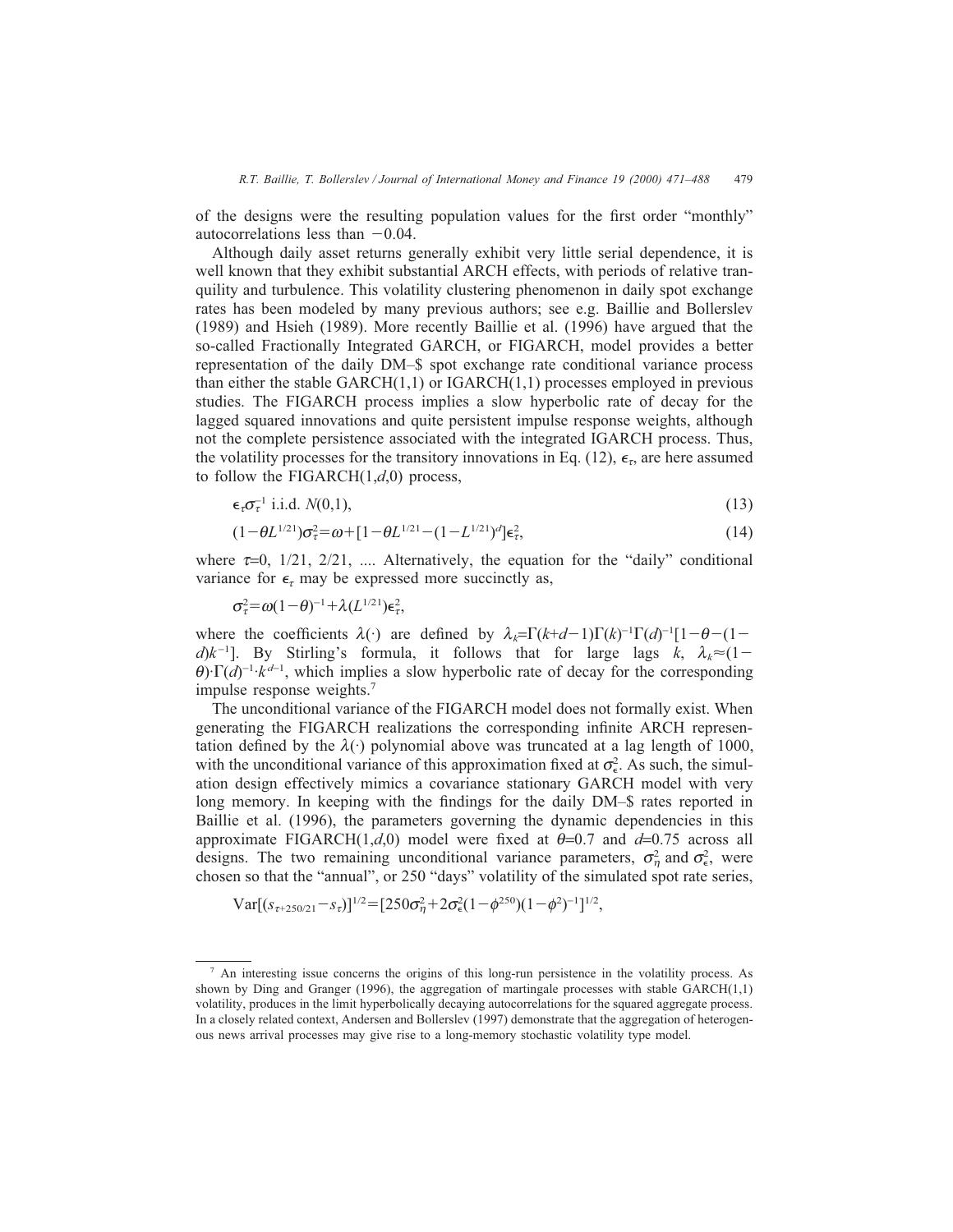equals 12%. Finally, the permanent errors,  $\eta_r$ , were assumed to be i.i.d. normally distributed.<sup>8</sup> This model design will be referred to as G in the subsequent analysis.<sup>9</sup> For comparison purposes, we also report the simulation results from a model termed N, in which the two innovations are both i.i.d. normally distributed, thus ignoring the long memory GARCH effects.

The final key equation of the model stipulates that the 1-month forward rates adhere to the UIP condition in Eq. (3). However, monthly goods market variables are generally too smooth to generate significant covariation with exchange rates, and prior empirical studies have generally been unable to find any evidence that the conditional covariance between spot rates and prices, or between spot rates and consumption or money are significantly different from zero at the monthly level. Consequently, the last term in Eq.  $(3)$ , or equivalently the last two terms in Eq.  $(5)$ , are simply omitted from the return generating process for  $f<sub>\tau</sub>$ ,

$$
f_{\tau} = E_{\tau}(s_{\tau+1}) + \frac{1}{2} \text{Var}_{\tau}(s_{\tau+1}) + \kappa + \xi_{\tau},\tag{15}
$$

where  $\tau=0$ , 1/21, 2/21, .... The value of the constant,  $\kappa$ , is fixed at  $1/2\text{Var}(s_{\tau+1}-s_{\tau})$ . This term is included to ensure that the logarithmic forward rate is unconditionally unbiased, and may be viewed as proxy for the omitted time-invariant covariance terms. The last term in Eq. (15) mimics bid–ask bounce effects, but it is extremely small and immaterial to any of the results with data available only at the "monthly" frequency; i.e.  $(s_{i}f_{t})$  for  $t=1, 2,...$ <sup>10</sup>

One immediate implication of the model for  $f_\tau$  Eq. (15), is that the forward rate should be cointegrated with the spot rate, with a cointegration parameter of approximately unity. This again is consistent with the existing empirical evidence. It follows also from Eqs.  $(10)$ – $(15)$ , that the process for the "daily" forward rate may be written as,

$$
f_{\tau} = q_{\tau} + \phi^{21} z_{t} + \frac{1}{2} \sum_{j=1,21} [\text{Var}_{\tau}(\eta_{\tau+j/21}) + \phi^{2(21-j)} \text{Var}_{\tau}(\epsilon_{\tau+j/21})] + \kappa + \xi_{\tau}.
$$

This representation highlights the fact that the 1-month forward rate depends not only on the current level of the permanent and transitory components of the spot rate, but also on the accumulated conditional variances of the "daily" spot rate innovations.

<sup>&</sup>lt;sup>8</sup> All of the normal random variables were generated by the RNDNS routine in the GAUSS computer package.

<sup>&</sup>lt;sup>9</sup> An analogous design in which the permanent innovations,  $\eta_{\tau}$ , in Eq. (11) were governed by a FIGARCH(1,*d*,0) process, and the transitory innovations,  $\epsilon_r$ , were normally distributed, was also investigated. The results from these experiments are comparable and available upon request.

<sup>&</sup>lt;sup>10</sup> Specifically, the  $\xi$  term is generated as an i.i.d. normal random variable with a mean of zero and a standard deviation of 0.005, which corresponds to the median quoted spread in the DM–\$ interbank market; see Bollerslev and Melvin (1994). As a reference point, the standard deviation of the 5 min change in the logarithmic DM–\$ spot rate is approximately equal to 0.005.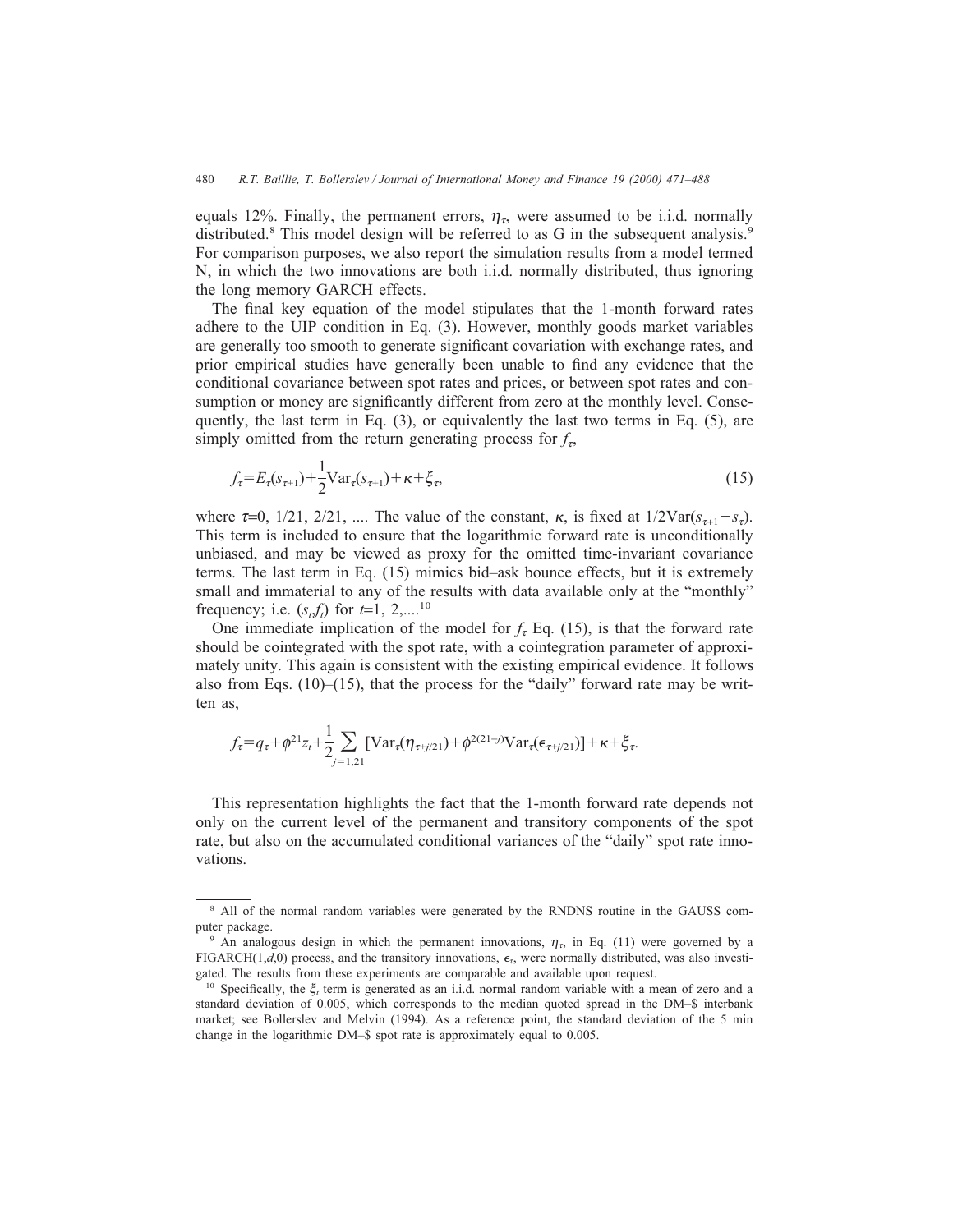It should be noted that a model calibrated using a stable  $GARCH(1,1)$  process is not particularly interesting in this context, since it fails to replicate the long memory characteristics present in either the spot returns volatility process, or the conditional mean of the forward premium. Indeed, some initial experimentation found stable, calibrated GARCH models generated forward premiums without the very persistent autocorrelation found in actual empirical forward premium series. This therefore removes the crucial ingredient of the anomaly and OLS estimations of the resulting forward premium regressions were very similar to those when the innovations were assumed to be i.i.d. normal. Hence, in order to conserve space, the details of these simulations are not reported in the tables below.

#### **5. The simulated stylized UIP model**

The stylized UIP model set out above is designed to be consistent with the known time series properties of daily spot exchange rates. The consequent generated "monthly" forward rate is a distinctly unusual non-linear process, given by the sum of an MA(21) process and a long-memory FIGARCH in-the-mean process. Clearly the "monthly" forward premium,  $(f_t - s_t)$ , will also be a complicated non-linear process with long-memory characteristics. However, it is unclear how this dependence will translate into the value of the estimated slope coefficient from the anomalous regression in Eq. (7).

As discussed in Section 2, the actual results for the 5-year DM–\$ rolling regressions depicted in Fig. 1 indicate a very wide dispersion in the estimates, with a series of positive values occurring towards the end of the sample. However, in order to confront the stylized UIP model with the most challenging test, the model was calibrated to the longer sample of 215 monthly observations for the DM–\$ rate from January 1974 through to December 1991. As noted above, this particular sample results in the "anomalous" regression estimate of  $\hat{\beta} = -2.23$ .

The results for the calibrated models are presented in Tables 1–3. The six panels in each table indicate the different parameter values of the transitory AR(1) coefficient, and the two innovation variances that are used in the simulation designs. Table 1 reports the simulated two-sided 90% confidence intervals, (5%,95%), based on 1000 replications for the mean,  $\mu$ , standard deviation,  $\sigma$ , and Ljung–Box portmanteau tests,  $Q(12)$  and  $Q<sup>2</sup>(12)$ , for up to 12th order serial correlation in the levels and the squares of the "monthly" percentage change in the spot rate. Although none of the reported designs are able to accommodate all of the DM–\$ sample statistics within these particular confidence intervals, it is clear that the simulated "monthly" spot rates are broadly consistent with the stylized empirical facts.<sup>11</sup>

Analogous results for the simulated "monthly" forward premium are reported in

<sup>&</sup>lt;sup>11</sup> While it would be fairly easy to design a model which includes all of the particular summary statistics for the 215 monthly DM–\$ rates within the 90% confidence intervals, we deliberately did not pursue such parameter refinements, choosing instead to focus more broadly on the salient implications of the model, and the sensitivity of the estimated slope coefficients to the different model parameters.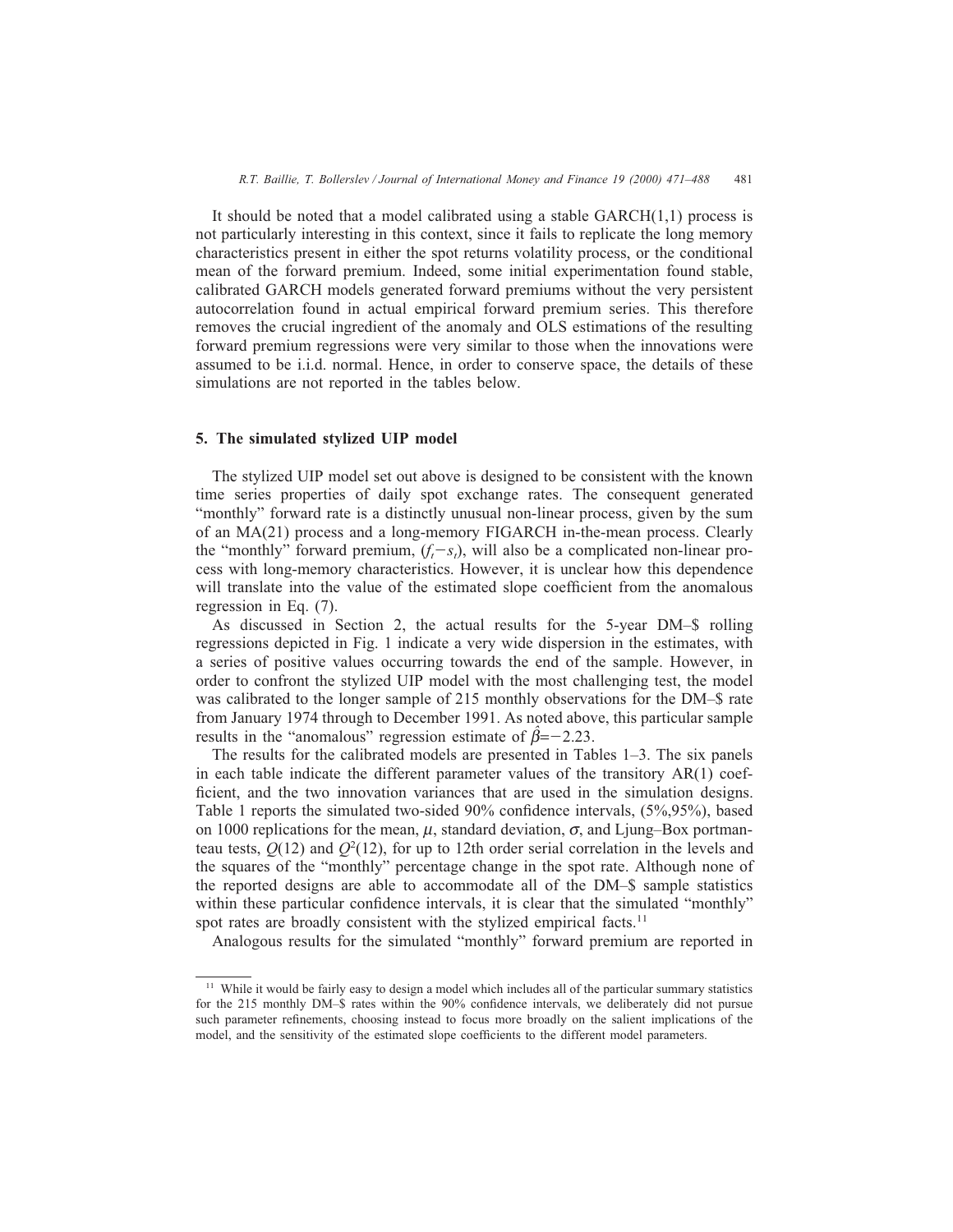482 *R.T. Baillie, T. Bollerslev / Journal of International Money and Finance 19 (2000) 471–488*

|   | $10^5\sigma_n^2$ | $10^5 \sigma_{\epsilon}^2$ | $\sigma$ | $\mu$   |         | $\sigma$ |         | Q(12) |         | $Q^2(12)$ |         |
|---|------------------|----------------------------|----------|---------|---------|----------|---------|-------|---------|-----------|---------|
| N | 3.662            | 3.662                      | 0.995    | $-0.33$ | $0.32*$ | 3.55     | 4.17    | 5.82  | 23.0    | 4.62      | $21.1*$ |
| G |                  |                            |          | $-0.32$ | $0.30*$ | 2.73     | $4.12*$ | 5.53  | 25.7    | 5.25      | 58.7*   |
| N | 3.055            | 3.055                      | 0.999    | $-0.31$ | $0.32*$ | 3.28     | 3.87    | 5.56  | 22.4    | 5.05      | $20.6*$ |
| G |                  |                            |          | $-0.28$ | $0.28*$ | 2.51     | $3.79*$ | 5.80  | 25.9    | 4.89      | $52.6*$ |
| N | 1.000            | 8.308                      | 0.995    | $-0.20$ | 0.19    | 3.98     | 4.68    | 6.73  | 24.4    | 5.12      | $20.5*$ |
| G |                  |                            |          | $-0.18$ | 0.17    | 1.86     | $5.03*$ | 6.53  | $40.9*$ | 6.05      | $119*$  |
| N | 1.000            | 5.375                      | 0.999    | $-0.23$ | 0.24    | 3.36     | 3.96    | 5.32  | 20.9    | 5.18      | $21.8*$ |
| G |                  |                            |          | $-0.20$ | 0.20    | 1.71     | $3.84*$ | 6.07  | $34.6*$ | 5.43      | $10.6*$ |
| N | 5.187            | 1.000                      | 0.995    | $-0.37$ | $0.35*$ | 3.32     | 3.91    | 5.31  | 21.0    | 5.20      | $21.0*$ |
| G |                  |                            |          | $-0.36$ | $0.35*$ | 3.11     | 3.77    | 5.59  | 22.5    | 5.21      | $25.2*$ |
| N | 4.874            | 1.000                      | 0.999    | $-0.37$ | $0.35*$ | 3.22     | 3.80    | 5.33  | 21.4    | 5.09      | $21.0*$ |
| G |                  |                            |          | $-0.38$ | $0.35*$ | 2.99     | 3.69    | 5.46  | 22.5    | 4.96      | $25.5*$ |

Table 1 Simulated monthly spot rate  $[100(s_{t+1}-s_t)]^a$ 

<sup>a</sup> Note: The table reports the simulated 90% confidence intervals,  $(5\%, 95\%)$ , for the N and G UIP models defined by Eqs.  $(10)$ – $(15)$ . The reported fractiles are based on 1000 replications. The sample size is fixed at  $T=215$ , while  $\theta=0.70$  and  $d=0.75$ . The other model parameters are as indicated. The column labelled  $\mu$  refers to the sample mean, followed by the sample standard deviation,  $\sigma$ , and the Ljung–Box portmanteau tests for up to 12th order serial correlation in the levels and the squares of the returns denoted by  $Q(12)$  and  $Q<sup>2</sup>(12)$ , respectively. The corresponding sample values for the 215 monthly observations on the percentage DM–\$ appreciation from January 1974 through to December 1991, are  $\mu$ =0.26,  $\sigma$ =2.75,  $Q(12)=30.9$ , and  $Q^2(12)=6.91$ , respectively. An  $*$  indicates that the DM–\$ sample statistic is contained within the simulated 90% confidence interval.

Table 2 Simulated monthly forward premium  $[100(f_t - s_t)]^a$ 

|   | $10^5 \sigma_n^2$ | $10^5 \sigma_{\epsilon}^2$ | $\phi$ | $\mu$   |         | $\sigma$ |         | Q(12) |         | $Q^2(12)$ |         |
|---|-------------------|----------------------------|--------|---------|---------|----------|---------|-------|---------|-----------|---------|
| N | 3.662             | 3.662                      | 0.995  | $-0.28$ | $0.28*$ | 0.46     | 0.72    | 406   | $1146*$ | 141       | $656*$  |
| G |                   |                            |        | $-0.19$ | 0.13    | 0.15     | 0.68    | 337   | $1194*$ | 129       | 788*    |
| N | 3.055             | 3.055                      | 0.999  | $-0.24$ | $0.24*$ | 0.12     | $0.31*$ | 832   | 2071    | 402       | $1736*$ |
| G |                   |                            |        | $-0.17$ | 0.12    | 0.05     | $0.24*$ | 585   | $2059*$ | 213       | 1808*   |
| N | 1.000             | 8.308                      | 0.995  | $-0.41$ | $0.47*$ | 0.67     | 1.08    | 395   | $1140*$ | 142       | $690*$  |
| G |                   |                            |        | $-0.27$ | 0.20    | 0.24     | 1.11    | 312   | $1224*$ | 128       | 829*    |
| N | 1.000             | 5.375                      | 0.999  | $-0.36$ | $0.31*$ | 0.17     | $0.40*$ | 833   | 2034    | 403       | $1721*$ |
| G |                   |                            |        | $-0.24$ | 0.15    | 0.06     | $0.34*$ | 537   | $2050*$ | 164       | $1804*$ |
| N | 5.187             | 1.000                      | 0.995  | $-0.16$ | 0.14    | 0.23     | 0.38    | 388   | $1193*$ | 140       | $690*$  |
| G |                   |                            |        | $-0.10$ | 0.06    | 0.08     | $0.37*$ | 309   | $1206*$ | 124       | 817*    |
| N | 4.874             | 1.000                      | 0.999  | $-0.15$ | 0.14    | 0.07     | 0.18    | 827   | 2080    | 408       | $1751*$ |
| G |                   |                            |        | $-0.09$ | 0.08    | 0.03     | 0.15    | 760   | 2085*   | 306       | 1810*   |
|   |                   |                            |        |         |         |          |         |       |         |           |         |

<sup>a</sup> Note: See Table 1. The corresponding sample values for the monthly DM–\$ forward premium from January 1974 through to December 1991, are  $\mu=0.24$ ,  $\sigma=0.22$ ,  $Q(12)=773$  and  $Q^2(12)=409$ , respectively.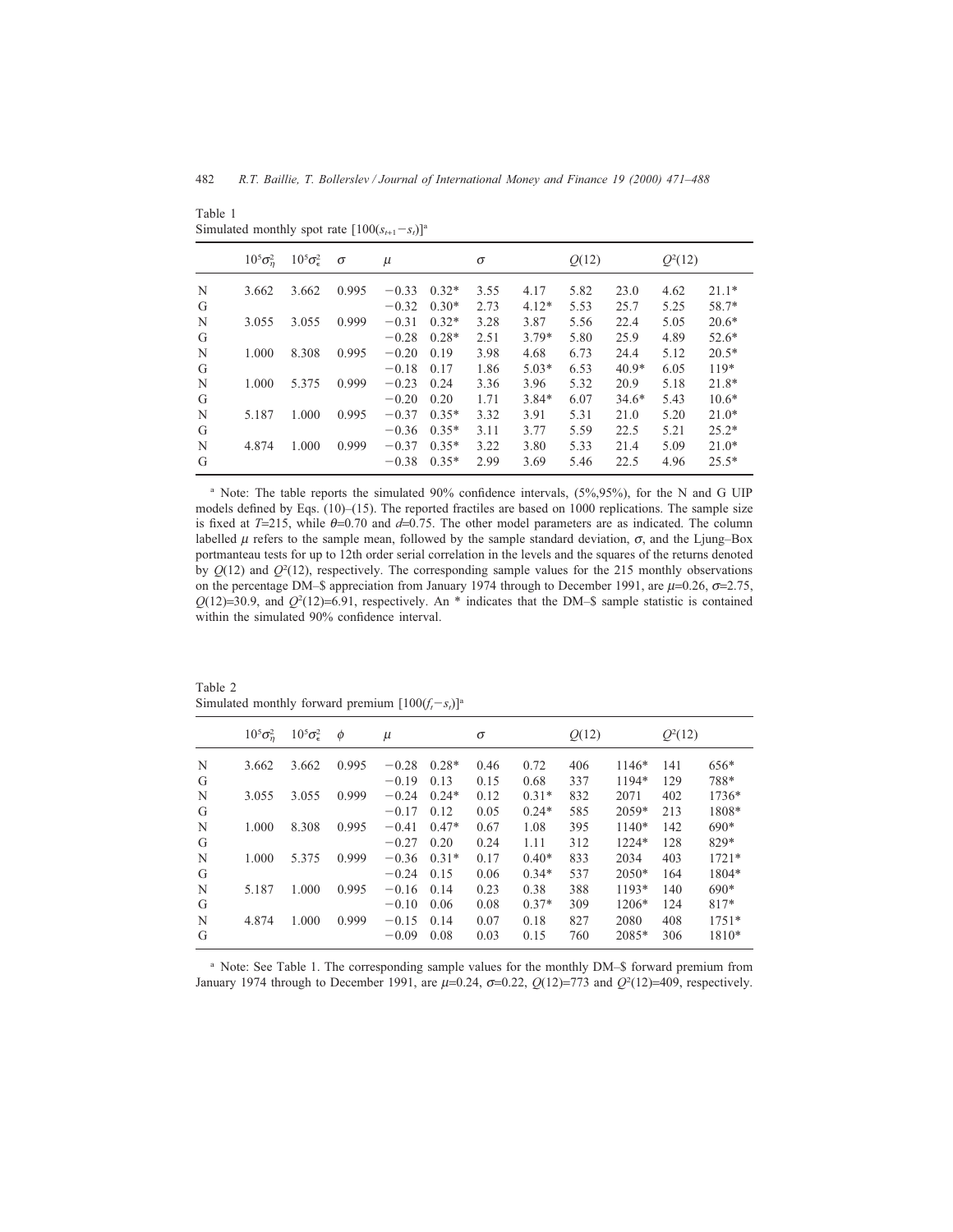|   | $10^5\sigma_n^2$ | $10^5 \sigma_{\epsilon}^2$ | $\phi$ | $\alpha$ |         | β       |         | $R^2$ |          |
|---|------------------|----------------------------|--------|----------|---------|---------|---------|-------|----------|
| N | 3.662            | 3.662                      | 0.995  | $-0.00$  | $0.00*$ | 0.46    | 1.95    | 0.008 | $0.065*$ |
| G |                  |                            |        | $-0.00$  | $0.00*$ | $-0.04$ | 2.97    | 0.001 | $0.062*$ |
| N | 3.055            | 3.055                      | 0.999  | $-0.01$  | $0.01*$ | $-0.00$ | 4.86    | 0.001 | $0.040*$ |
| G |                  |                            |        | $-0.00$  | $0.01*$ | $-1.62$ | 7.36    | 0.001 | $0.042*$ |
| N | 1.000            | 8.308                      | 0.995  | $-0.01$  | $0.01*$ | 0.67    | 1.83    | 0.028 | $0.088*$ |
| G |                  |                            |        | $-0.00$  | $0.01*$ | 0.42    | 2.25    | 0.010 | $0.094*$ |
| N | 1.000            | 5.375                      | 0.999  | $-0.01$  | $0.01*$ | 0.46    | 4.50    | 0.004 | $0.046*$ |
| G |                  |                            |        | $-0.00$  | $0.01*$ | $-0.32$ | 5.83    | 0.001 | $0.061*$ |
| N | 5.187            | 1.000                      | 0.995  | $-0.00$  | $0.00*$ | $-0.07$ | 2.54    | 0.001 | $0.042*$ |
| G |                  |                            |        | $-0.00$  | $0.00*$ | $-1.53$ | 4.35    | 0.001 | 0.037    |
| N | 4.874            | 1.000                      | 0.999  | $-0.01$  | $0.01*$ | $-1.40$ | 6.53    | 0.001 | 0.033    |
| G |                  |                            |        | $-0.01$  | $0.01*$ | $-5.14$ | $10.9*$ | 0.001 | 0.032    |
|   |                  |                            |        |          |         |         |         |       |          |

Table 3 Simulated monthly unbiasedness regression  $[s_{t+1} - s_t = \alpha + \beta(f_t - s_t) + u_t]^a$ 

<sup>a</sup> Note: See Table 1. The column labelled  $\alpha$  refers to the estimated intercept, followed by the estimated slope coefficient,  $\beta$ , and the regression coefficient of multiple correlation,  $\mathbb{R}^2$ . The sample values for the monthly DM–\$ spot and forward exchange rates from January 1974 through to December 1991, are  $\alpha$ =0.00,  $\beta$ =-2.23, and  $R^2$ =0.038, respectively.

Table 2. Again, the stylized UIP model appears broadly consistent with the important features of the forward premium series. In particular, the *Q*(12) statistics clearly indicate that the long memory, FIGARCH in the mean process is very successful in replicating the important property of very pronounced long-run serial dependence in the conditional mean of the forward premium.

The main results concerning the distribution of the slope coefficient from the anomalous regression are reported in Table 3. For the first design the N model, with i.i.d. normal innovations, has a 90% confidence interval for  $\hat{\beta}$  equal to (0.46, 1.95), and a zero probability of drawing a negative value of  $\hat{\beta}$ . However, with the FIGARCH innovations, as in Eqs. (13) and (14), the same 90% confidence interval becomes much wider,  $(-0.04, 2.97)$ , and the probability of drawing a negative value of is now 0.06. Fig. 2 graphs the simulated small sample distribution for the slope coefficients for these first two simulated models and illustrates the excess dispersion produced from the model with FIGARCH in the mean and hence corresponding long memory of the forward premium.<sup>12</sup> It is clear that the presence of persistent long memory ARCH effects makes a substantial difference to the finite sample distribution of the  $\hat{\beta}$  estimates.

The next set of results in Table 3 highlight that with a more persistent "daily" transitory AR(1) component and  $\phi=0.999$ , or  $(0.999)^{21} \approx 0.979$  compared to  $(0.995)^{21} \approx 0.900$  at the "monthly" level, the dispersion in the distribution of the estimated slope coefficients are even wider. For the G error design, 5% of the estimated

<sup>&</sup>lt;sup>12</sup> The smooth densities were calculated by an Epanechnikov kernel and the bandwidth given by formula (3.31) in Silverman (1986).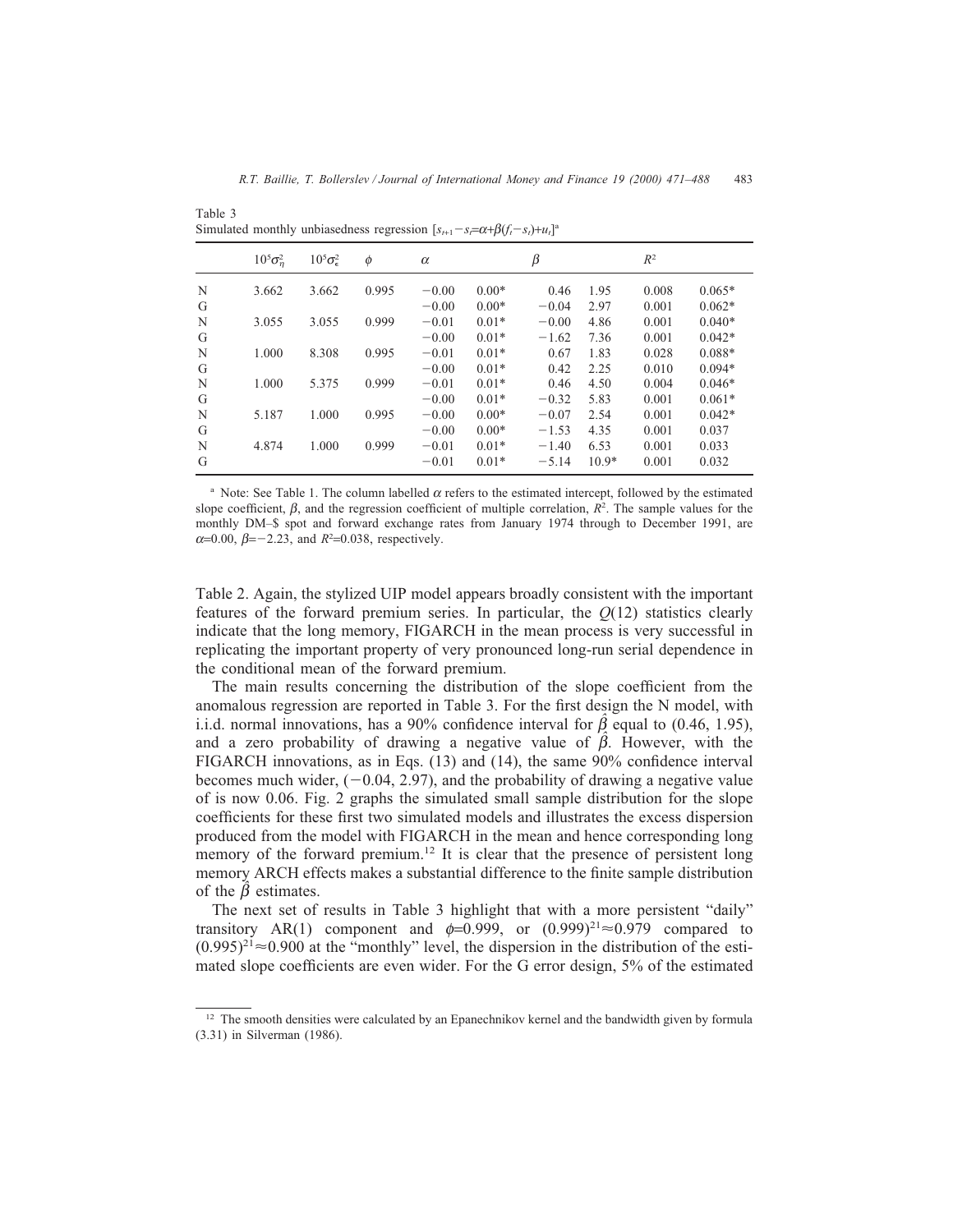

Fig. 2. Simulated unbiasedness regression. The figure graphs the kernel estimates of the simulated small sample distribution for the slope coefficients,  $\beta$ , in the unbiasedness regression in Eq. (7). The simulated UIP models, N and G, are defined by Eqs. (10)–(15). The sample size and other model parameters are *T*=215,  $\theta$ =0.70,  $d$ =0.75,  $\sigma_{\eta}^2$ =3.662×10<sup>-5</sup>,  $\sigma_{\epsilon}^2$ =3.662×10<sup>-5</sup>, and  $\phi$ =0.995.

 $\hat{\beta}$ 's from the "monthly" unbiasedness regressions fall below  $-1.62$ , and 18.2% of the estimates are less than zero.

The first two parameter configurations reported in the tables both equate the innovation variances for the transitory and permanent components. The remaining four panels of Table 3 indicate the relative importance of the two components in determining the probability of an estimated slope coefficient far away from the theoretical value of unity. In particular, it is clear that the higher  $\sigma_n^2$  and the more important the permanent component, the less informative the estimated value of  $\hat{\beta}$ . For instance, for the last two G models reported in the table, the 90% confidence intervals are extremely wide at  $(-1.53, 4.35)$  and  $(-5.14, 10.9)$ , respectively. The increased width of these confidence intervals now mirrors the observed regularity of being much more likely to estimate a negative slope coefficient. In fact, the probability of estimating a negative  $\beta$  in these two designs is 0.20 and 0.33, respectively. These same effects regarding the importance of  $\phi$  and  $\sigma_n^2$  are illustrated in Fig. 3, which graphs the distribution of  $\hat{\beta}$  for the G models for the first, second and final parameter designs.

A striking depiction of the finite sample nature of the problem is given by Fig. 4. This figure plots the density of the estimated slope coefficients for the last G data generating process based on *T*=60, 215 and 2150 "monthly" observations, respectively. The anomalous regressions with only "5-years" of "monthly" observations, or *T*=60, is very uninformative about the true value of  $\beta$ . As such, these results accord well with the actual 5-year rolling regressions for the DM–\$ rates graphed in Fig.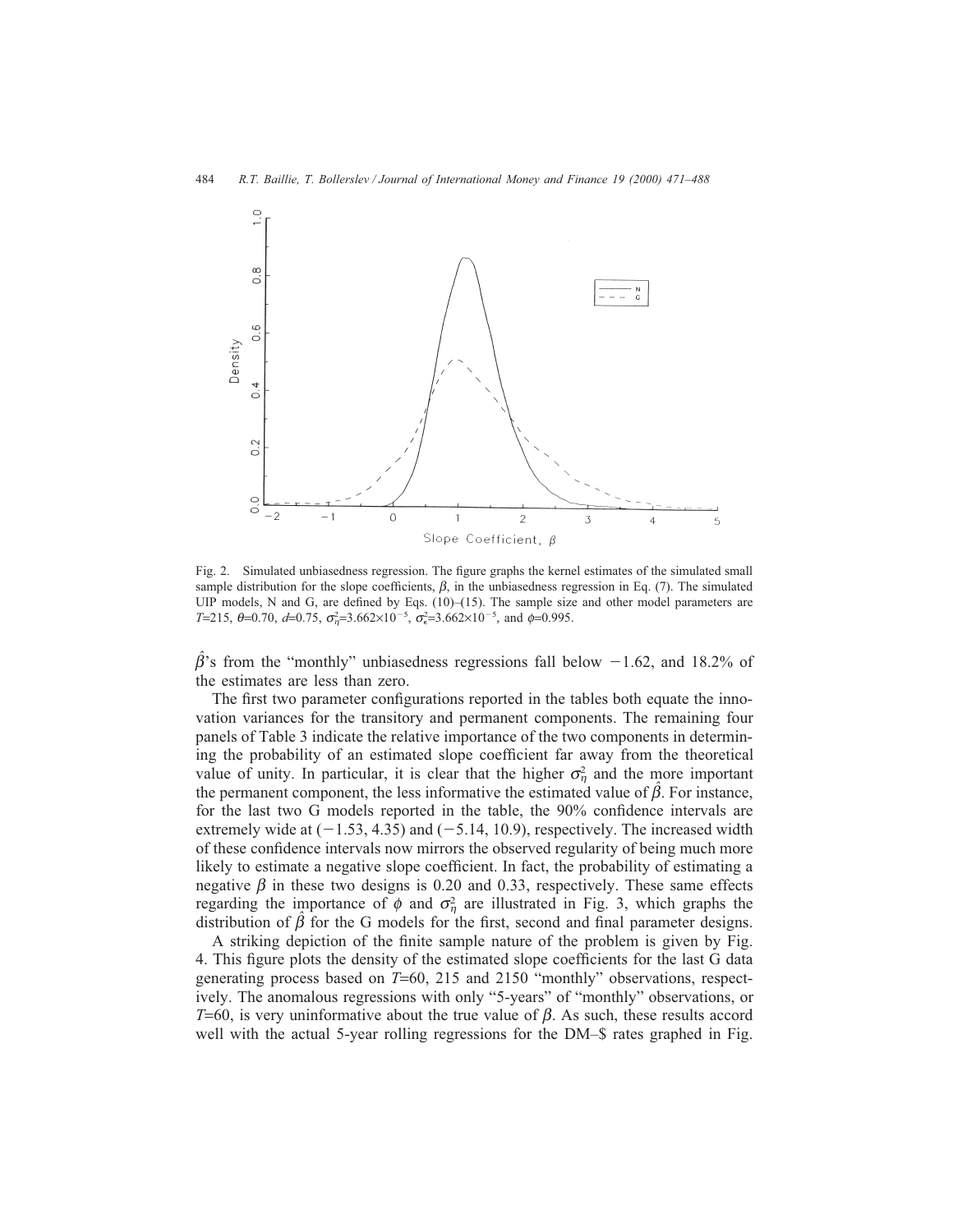

Fig. 3. Simulated unbiasedness regression. The figure graphs the kernel estimates of the simulated small sample distribution for the slope coefficients,  $\beta$ , in the unbiasedness regression in Eq. (7). The simulated UIP G model is defined by Eqs. (10)–(15). The sample size is fixed at  $T=215$  along with  $\theta=0.70$  and *d*=0.75. The other model parameters are as indicated.

1. Increasing the sample size to *T*=215 results in the aforementioned very wide confidence intervals for  $\hat{\beta}$ , although the distribution is now clearly centered around the true theoretical value of unity. However, for this particular UIP–FIGARCH model, even with *T*=2150 observations there is still a non-negligible probability of 0.14 of estimating  $\beta$  to be less than zero. An interesting topic for future research would be to further investigate the rate of convergence of the coefficient estimate. Important progress for a simpler time series model, without FIGARCH in the mean effects, has recently been made by Maynard and Phillips (1998).

#### **6. Conclusion**

This paper has examined the forward premium anomaly, that in regressions of the change in the logarithm of the spot rate on the forward premium, negative slope coefficients have invariably been reported throughout the literature. First, the paper shows that with shorter samples these regressions typically generate slope coefficient estimates that are very widely dispersed and are even positive and significantly greater than one for some 5-year periods. Hence the empirical results are suggestive of slow convergence to the true parameter value of one. This conjecture is verified through a stylized UIP model, which takes the empirical facts of spot rates being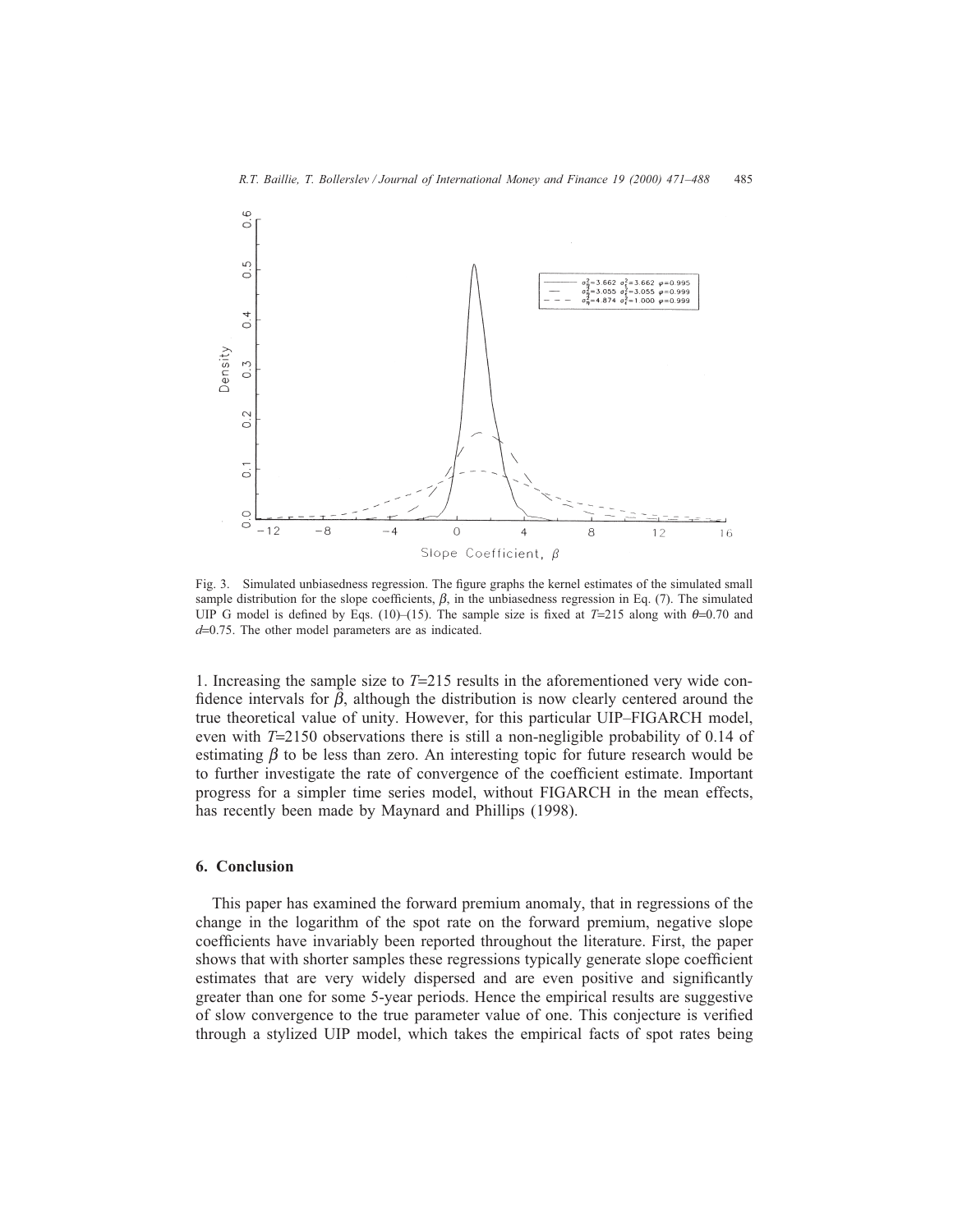

Fig. 4. Simulated unbiasedness regression. The figure graphs the kernel estimates of the simulated small sample distribution for the slope coefficients,  $\beta$ , in the unbiasedness regression in Eq. (7). The simulated UIP G model is defined by Eqs. (10)–(15). The model parameters are  $\theta$ =0.70,  $d=0.75$ ,  $\sigma_n^2$ =4.874×10<sup>-5</sup>,  $\sigma_{\epsilon}^2 = 1.000 \times 10^{-5}$ , and  $\phi = 0.999$ . The simulated sample sizes, *T*, are as indicated.

approximate martingale differences with very persistent volatility and generates the implied forward rate under the assumption of uncovered interest rate parity, so that the time-dependent risk premium is zero. The simulated models are found to generate the results reported in the literature. In particular, the forward premium has very persistent autocorrelation or long memory, and the slope coefficient in the famous "anomalous" regression is extremely widely dispersed.

Hence the so-called forward premium anomaly may be viewed as a statistical artifact from having small sample sizes and persistent autocorrelation in the forward premium. The "anomalous" regression estimates reported throughout the literature do not appear to provide convincing statistical evidence to reject the hypothesis of the forward rate being an unbiased predictor of the future spot rate. If a time-varying risk premium does exist, then the currently available evidence also suggests that it is extremely small at the monthly level.

While the focus of the present paper has been on the foreign exchange market, very similar issues arise in regression-based tests of the expectations hypothesis of the term structure of interest rates in which the term spread plays the role of a highly persistent forward premium. A theoretical data generating process, along the lines developed here, may help to explain some of the "anomalous" regression results reported in that literature. We leave further work along these lines for future research.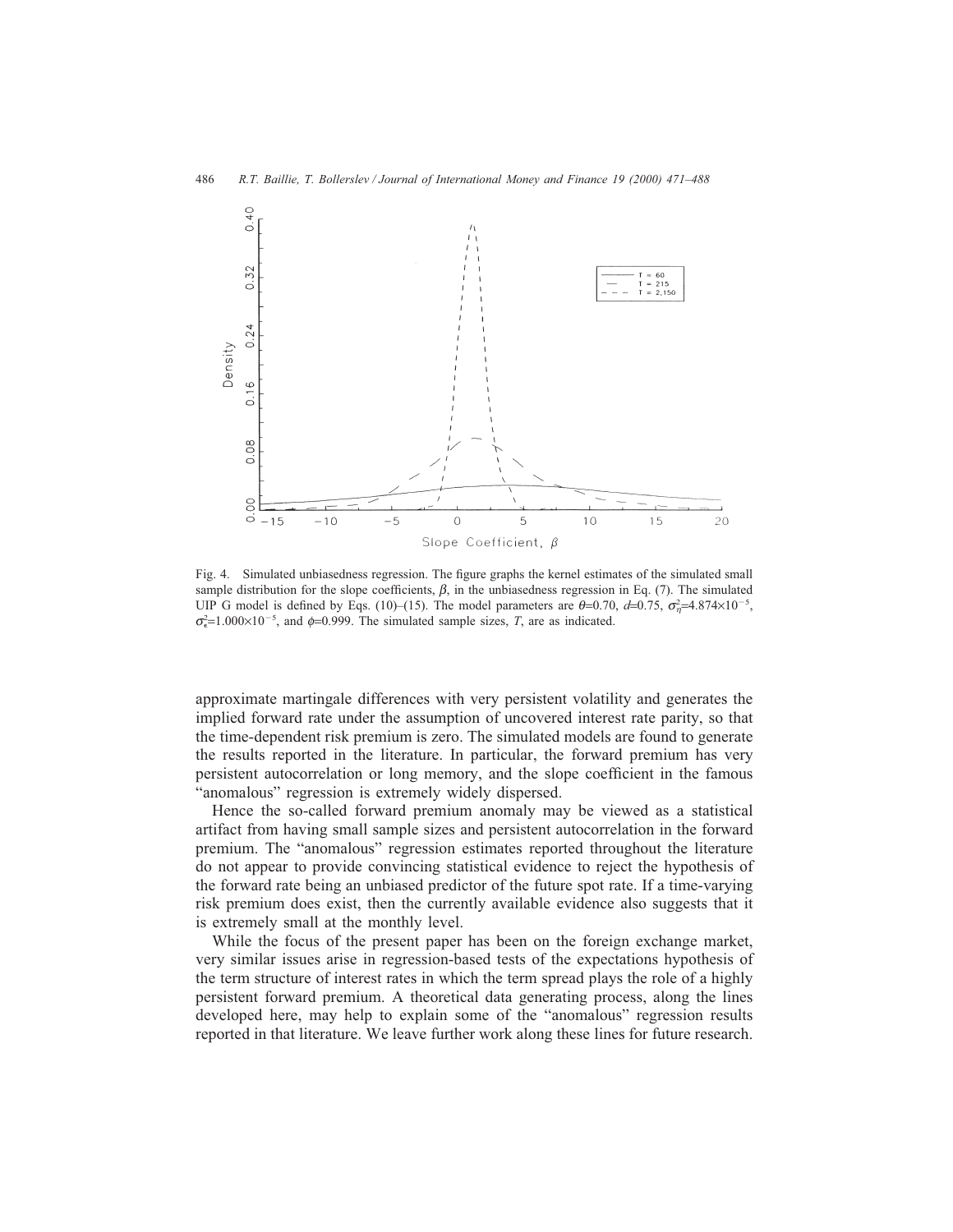#### **Acknowledgements**

A preliminary version of this paper was distributed under the different title of, "Explaining the forward premium anomaly: remembering long memory". The research of Bollerslev was supported by a grant from the NSF to the NBER. The paper has benefitted from helpful comments by two anonymous referees and from seminar participants at the Canadian Econometric Study Group Meetings at Waterloo University, the Mid West Macroeconomics Conference at Michigan State University, Tulane University and Washington University.

#### **References**

- Andersen, T.G., Bollerslev, T., 1997. Heterogeneous information arrivals and return volatility dynamics: uncovering the long-run in high frequency returns. Journal of Finance 52, 975–1005.
- Backus, D., Foressi, S., Telmer, C., 1996. Affine models of currency pricing. NBER Working Paper No. 5623.
- Baillie, R.T., 1989. Tests of rational expectations and market efficiency. Econometric Reviews 8, 151–186.
- Baillie, R.T., Bollerslev, T., 1989. The message in daily exchange rates: a conditional variance tale. Journal of Business and Economic Statistics 7, 297–305.
- Baillie, R.T., Bollerslev, T., 1990. A multivariate generalized ARCH approach to modeling risk premia in forward foreign exchange rate markets. Journal of International Money and Finance 9, 309–324.
- Baillie, R.T., Bollerslev, T., 1994. The long-memory of the forward premium. Journal of International Money and Finance 13, 309–324.
- Baillie, R.T., Bollerslev, T., Mikkelsen, H.O., 1996. Fractionally integrated generalized autoregressive conditional heteroskedasticity. Journal of Econometrics 74, 3–30.
- Bansal, R., 1997. An exploration of the forward premium puzzle in currency markets. Review of Financial Studies 10, 369–403.
- Bekaert, G., 1995. The time variation of expected returns and volatility in foreign exchange markets. Journal of Business and Economic Statistics 13, 397–408.
- Bekaert, G., 1996. The time variation of risk and return in foreign exchange markets: a general equilibrium approach. Review of Financial Studies 9, 427–470.
- Bekaert, G., Hodrick, R.J., 1992. Characterizing predictable components in excess returns on equity and foreign exchange markets. Journal of Finance 47, 467–509.
- Bekaert, G., Hodrick, R.J., 1993. On biases in the measurement of foreign exchange risk premiums. Journal of International Money and Finance 12, 115–138.
- Bekaert, G., Hodrick, R.J., Marshall, D.A., 1997. The implications of first order risk aversion for asset market risk premiums. Journal of Monetary Economics 40, 3–39.
- Bollerslev, T., Melvin, M., 1994. Bid–ask spreads and volatility in the foreign exchange market: an empirical analysis. Journal of International Economics 36, 355–372.
- Crowder, W.J., 1994. Foreign exchange market efficiency and common stochastic trends. Journal of International Money and Finance 13, 551–564.
- Ding, Z., Granger, C.W.J., 1996. Modeling volatility persistence of speculative returns: a new approach. Journal of Econometrics 73, 185–215.
- Engel, C., 1996. The forward discount anomaly and the risk premium: a survey of recent evidence. Journal of Empirical Finance 3, 123–192.
- Evans, M.D., Lewis, K.K., 1995. Do long term swings in the dollar affect estimates of the risk premia? Review of Financial Studies 8, 709–742.
- Fama, E.F., 1984. Spot and forward exchange rates. Journal of Monetary Economics 14, 319–338.
- Fama, E.F., French, K.R., 1988. Permanent and temporary components of stock prices. Journal of Political Economy 96, 246–273.